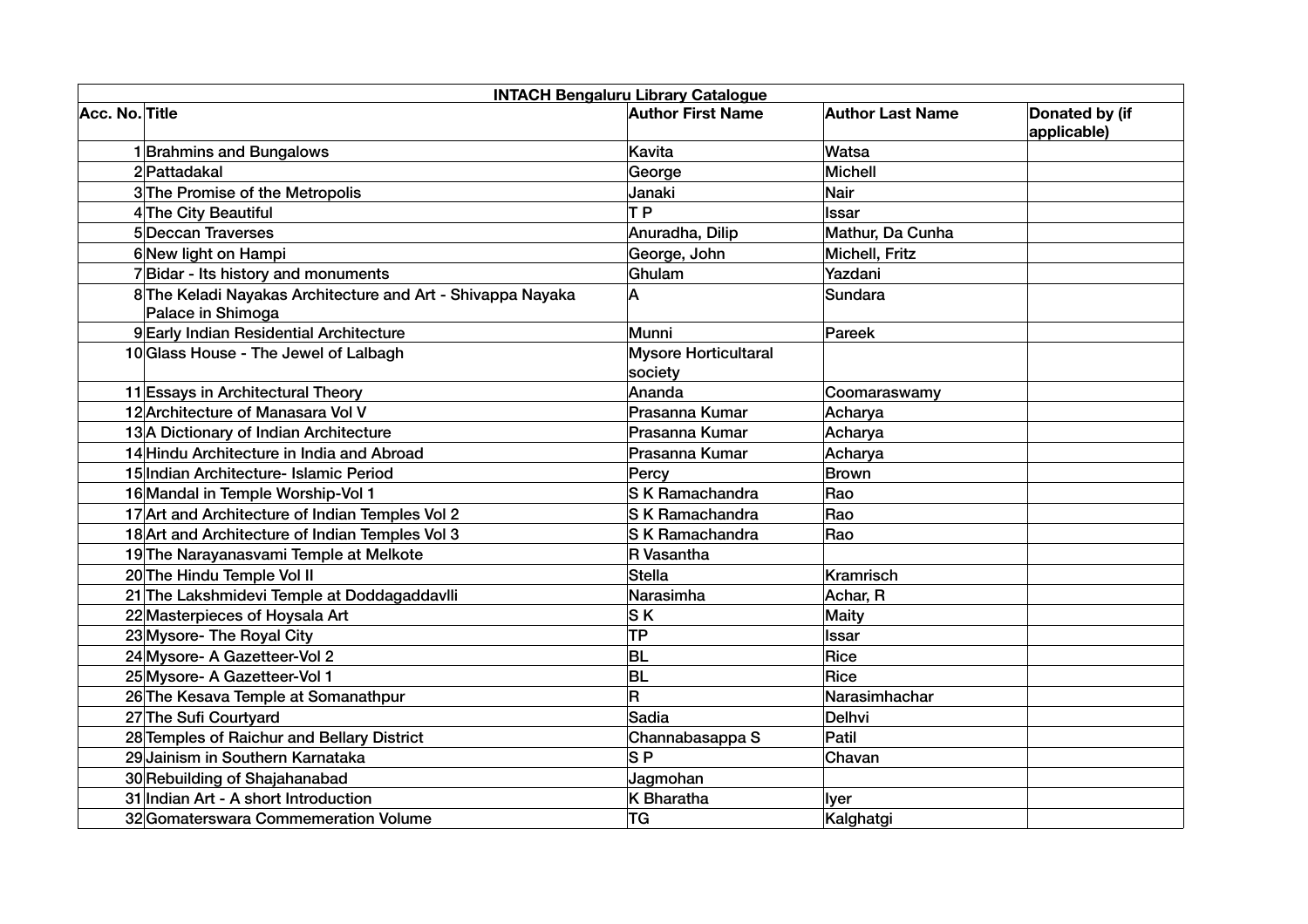| 33 A Conservattion Manual for Owners & Occupiers                                                                 | Nayana, Abha Narain | Kathpalia, Lamba |                  |
|------------------------------------------------------------------------------------------------------------------|---------------------|------------------|------------------|
| 34 Tipu Sultan - A great martyr                                                                                  | <b>B</b> Sheik      | Ali              |                  |
| 35 Architecture and Art of Southern India                                                                        | George              | <b>Michel</b>    |                  |
| 36 Decorative Designs on Stone and Wood in India                                                                 | Enakshi             | Bhavnani         |                  |
| 37 Encyclopaedia of Indian Temple Architecture - South India - Lower Michael<br>Dravida Desa 200BC-1324AD-Plates |                     | Meister          | Sandhya Harendra |
| 38 Art of India                                                                                                  | <b>Fredrick M</b>   | Asher            |                  |
| 39 In Praise of Hoysala art- MARG                                                                                | Marg                | Marg             |                  |
| 40 Marg Vol 53 /no 1 2001                                                                                        | marg                | marg             |                  |
| 41 The Grand Resistance Murarirao Ghorpade the 18th Century<br>Deccan                                            | MY                  | Ghorpade         |                  |
| 42 Marg - Homage to Hampi                                                                                        | marg                | marg             |                  |
| 43 Encyclopaedia of Indian Temple Architecture - South India - Lower Michael<br>Dravida Desa 200BC-1324AD-Text   |                     | Meister          | Sandhya Harendra |
| 44                                                                                                               |                     |                  |                  |
| 45                                                                                                               |                     |                  |                  |
| 46 The Royal Palaces of India                                                                                    | George              | Michell          |                  |
| 47 Indian Temples                                                                                                | <b>Odette Monod</b> | Bruhl            | Almitra Patel    |
| 48 Conservation and Tourism Enhancement Plan Ajanta and Ellora                                                   |                     |                  |                  |
| 49 The Temple                                                                                                    | John M              | Lundquist        |                  |
| 50 Temple Sculptures of India - Drawings by Padmashree S N Swamy S N                                             |                     | Swamy            |                  |
| 51 Glimpses of Pune Heritage - A Mosaic                                                                          | Samita              | Gupta            |                  |
| 52 Architecture of Mughal India                                                                                  | <b>Catherine B</b>  | Asher            |                  |
| 53 Studies in Tuluva History and Culture                                                                         | Gururaja            | Bhat             |                  |
| 54 An Imperial Vision - Indian Architecture and Britain's Raj                                                    | <b>Thomas</b>       | Metcalfe         |                  |
| 55 Medieval India in Transition: Tarikh-I-Firozshahi                                                             | Jauhari             | R C              |                  |
| 56 Cities of India                                                                                               | GW                  | Forrest          |                  |
| 57 Flora and Fauna in Mughal Art                                                                                 | Shanti              | Swarup           |                  |
| 58 Dynamics of Urban life in Pre-mughal India                                                                    | H C                 | Verma            |                  |
| 59 Understanding Harappa                                                                                         | Shereen             | Ratnagar         |                  |
| 60 Masterpieces of Female form in Indian Art                                                                     | Rustam              | Mehta            |                  |
| 61 Life of Buddha in Indian Sculpture                                                                            | Ratan               | Parimoo          |                  |
| 62 Indian Sculpture The scenes themes and legends                                                                | MS, DS              | Randhawa         |                  |
| 63 Caring for your historic house                                                                                | Charles, Hugh       | Fisher, Miller   |                  |
| 64 Traditional Indian Theatre                                                                                    | Kapila              | Vatsayan         |                  |
| 65 Masterpieces of Indo Islamic Architectyre                                                                     | Rustam              | Mehta            |                  |
| 66 The Seven Lamps of Archtecture                                                                                | John                | Ruskin           |                  |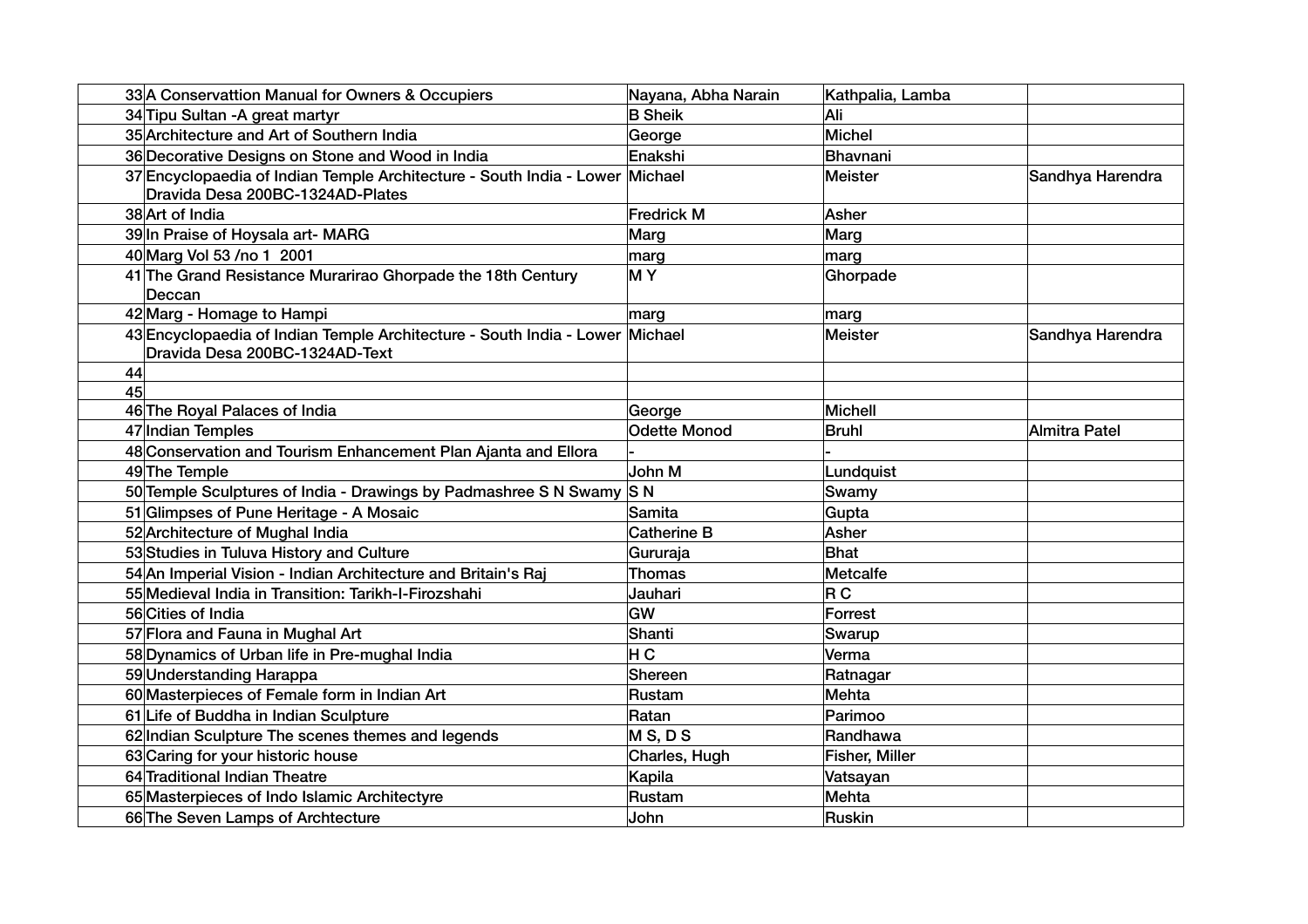|    | 67 Islam Art and Architecture                                    | Markus, peter          | Hattstein, Delius     |                   |
|----|------------------------------------------------------------------|------------------------|-----------------------|-------------------|
|    | 68 Pictorial India                                               |                        |                       |                   |
|    | 69 Raj - A scrap book of British India                           | Charles                | Allen                 |                   |
|    | 70 The Indian Experience - History Culture and Art               | Ken, Suresh            | Barrett, Sharma       |                   |
|    | 71 Animals in Indian Sculpture                                   | K Bharatha             | <b>Iver</b>           |                   |
|    | 72 The Story of Art                                              | EΗ                     | Gombrich              |                   |
|    | 73 Indian Architecture - Vol 1 - Architectonics                  | Ananthalwar, Alexander | Rea                   |                   |
|    | 74 Picturesque India                                             | W S                    | Caine                 |                   |
|    | 75 Architecture and the Raj                                      | Samita                 | Gupta                 |                   |
|    | 76 Agama-Kosha Vaikhanasa Agama                                  | <b>S K Ramachandra</b> | Rao                   |                   |
|    | 77 My Archeological Mission to India and Pakistan                | Mortimer               | Wheeler               |                   |
|    | 78 Conservation Issues in India                                  | OP, Nilhab, Smitha     | Agrawal, Sinha, Singh |                   |
|    | 79 The City in Mind                                              | <b>James Howard</b>    | Kunstler              |                   |
|    | 80 Stones of Empire                                              | Jan                    | Morris                |                   |
| 81 |                                                                  |                        |                       |                   |
|    | 82 The Goddess in India                                          | Devdutt                | Pattanaik             |                   |
|    | 83 Traditions of Indian Theatre                                  | M <sub>L</sub>         | Varadpande            |                   |
|    | 84 Towns for People                                              | Mikhail                | Posokhin              |                   |
|    | 85 Landscapes in India                                           | Amita                  | Sinha                 |                   |
|    | 86 Heritage, Conservation and communities                        | Gill                   | Chitty                | Sathya            |
|    | 87 The Restoration and Revitalisation of Dr Bhau Daji Lad Mumbai | Tasmeen Zakaria        | Mehta                 |                   |
|    | City Museum                                                      |                        |                       |                   |
|    | 88 Conserving Architecture                                       | Kulbhushan             | Jain                  | Author            |
|    | 89 Another World - Bangalore Club                                | Aliyeh                 | Rizivi                | Harish Padmanabha |
|    | 90 A Gazetteer - Mysore and Coorg                                | <b>BL</b>              | Rice                  | Sathya            |
|    | 91 Ananya Kalasarathy- Nanjundarao                               | N Nagalakshmi          |                       |                   |
|    | 92 A Golf Story - 125 years of BGC                               | Ruskin                 | Bond                  |                   |
|    | 93 Blossoms of Bangalore                                         | TP                     | <b>Issar</b>          |                   |
|    | 94 Bangalore                                                     | Peter                  | Colaco                |                   |
|    | 95 Multiple City - Writings on Bangalore                         | Aditi                  | De                    |                   |
|    | 96 Sir M Visvesaraya - His Economic Contribution and Thought     | H <sub>S</sub>         | Sreenath              |                   |
|    | 97 Network City                                                  | James                  | Heitzmann             |                   |
|    | 98 From Bangalore to Brooklyn                                    | KK                     | Ramamurthy            |                   |
|    | 99 IISc - A botanists delight                                    | K Sankara              | Rao                   | Meera             |
|    | 100 On the trail of the Tiger of Mysore                          | H P                    | Shashidharamurthy     | <b>INTACH</b>     |
|    | 101 BWSSB Amendments 1978                                        | <b>YN</b>              | Narayana              |                   |
|    | 102 Narayani                                                     | Kausalya               | Ramaseshan            | Author            |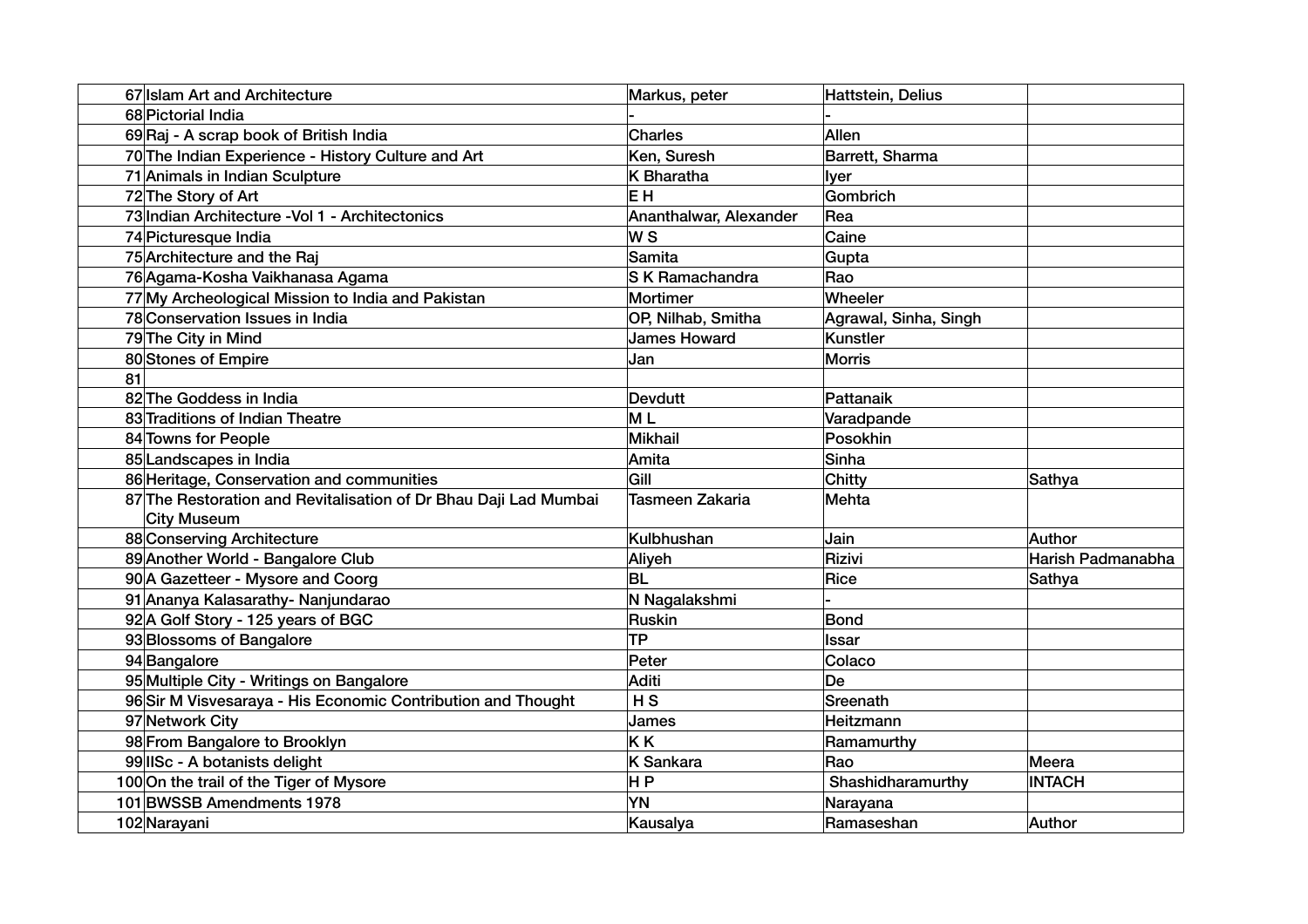| 103 Diwan MN Krishna Rao                                            | <b>MR Narendra</b>         |                     | Author                   |
|---------------------------------------------------------------------|----------------------------|---------------------|--------------------------|
| 104 Halebidu                                                        | <b>ASI</b>                 |                     | Meera                    |
| 105 Copper Coins of Barid Shahi of Bidar and Nizam Shahi of         | Parmeshwari Lal, Md        | Gupta, Wali         | Meera                    |
| Ahmednagar                                                          | Abdul                      |                     |                          |
| 106 Sanskriti Museum of Indian Textile-Catalogue                    |                            |                     |                          |
| 107 Field Guide Flora of St Andrew's Church                         | Gopalkrishna               |                     | Meera                    |
| 108 Discover Avenue Trees                                           | Karthikeyan                |                     | Meera                    |
| 109 Rice Memorial Church- Centenary Celebration                     |                            |                     | Meera                    |
| 110 Floral Wealth of Banavasi                                       | GR                         | Santosha            | <b>Meera</b>             |
| 111 Excavations at Banavasi                                         | A V                        | Narasimha murthy    | <b>Meera</b>             |
| 112 Dhanyosmi - B K Mariyappa Dharmasamsthe                         |                            |                     | Meera                    |
| 113 Been there Doon that                                            | Lokesh                     | Ohri                | Aravind                  |
| 114 Lakkundiya Shasanagalu                                          | Hanumakshi                 | Gogi                | Meera                    |
| 115 Antiquity: Origins, Classicism and the new Rome                 | Christopher                | Tadgell             | Meera                    |
| 116 A History of Western Architecture                               | <b>David</b>               | <b>Watkin</b>       | Meera                    |
| 117 Srikakulam - A story on Stone                                   | <b>INTACH</b>              | Srikakulam          |                          |
| 118 Composing Architecture                                          | <b>Keshavram N</b>         | lyengar             | Sathya                   |
| 119 Heritage of Kanyakumari District with a few court orders on PIL | Lal RS                     | Mohan               | <b>Nagercoil Chapter</b> |
| 120 Mysore Palace                                                   | Ramsons Kala Pratishtana   |                     | Meera                    |
| $121$   Do                                                          | Jaisimh Krishna            | Rao                 | Author                   |
| 122 Living on the Edge                                              | Vanaja                     | Ramprasad           | Meera                    |
| 123 Muziris Children's Museum Catalogue                             | Kerala Council for         |                     | Meera                    |
|                                                                     | <b>Historical research</b> |                     |                          |
| 124 Dreams and Discontents. Water in the cities of Bangalore        | Janaki                     | Nair                | Sathya                   |
| 125 Temple Treasures Vol 3 Temple Chariots                          | Choodamani, Vatsala        | Nandagopal, lyengar |                          |
| 126 Architecture of the Indian Dessert                              | Kulbushan, Meenakshi       | Jain, jain          |                          |
| 127 Ahmedabad: Revival through rediscovery                          |                            |                     | <b>Rajiv Patel</b>       |
| 128 Ahmedabad: Revival through rediscovery                          |                            |                     | <b>Rajiv Patel</b>       |
| 129 Interventions in Historic Centers                               |                            |                     | Sathya                   |
| 130 Kalavaibhava- Monuments of Bangalore Circle                     | <b>ASI</b>                 |                     | Arun Raj                 |
| 131 Kalavaibhava- Monuments of Bangalore Circle                     | <b>ASI</b>                 |                     | Arun Raj                 |
| 132 Everyday art of India                                           | Jyotindra                  | Jain                |                          |
| 133 Halebidu                                                        | <b>ASI</b>                 |                     | P Aravazhi               |
| 134M Hiryanna                                                       | Malathi                    | Jayarao             | M Narendra               |
| 135 Heritage Conservation in Pondicherry                            |                            |                     | <b>Ashok Panda</b>       |
| 136 Hands on Heritage                                               | <b>HECS</b>                |                     | <b>INTACH</b>            |
| 137 Management Guidelines for World Cultural Heritage Sites         | Bernard M, Jukka           | Feilden, Jokilehto  | Meera                    |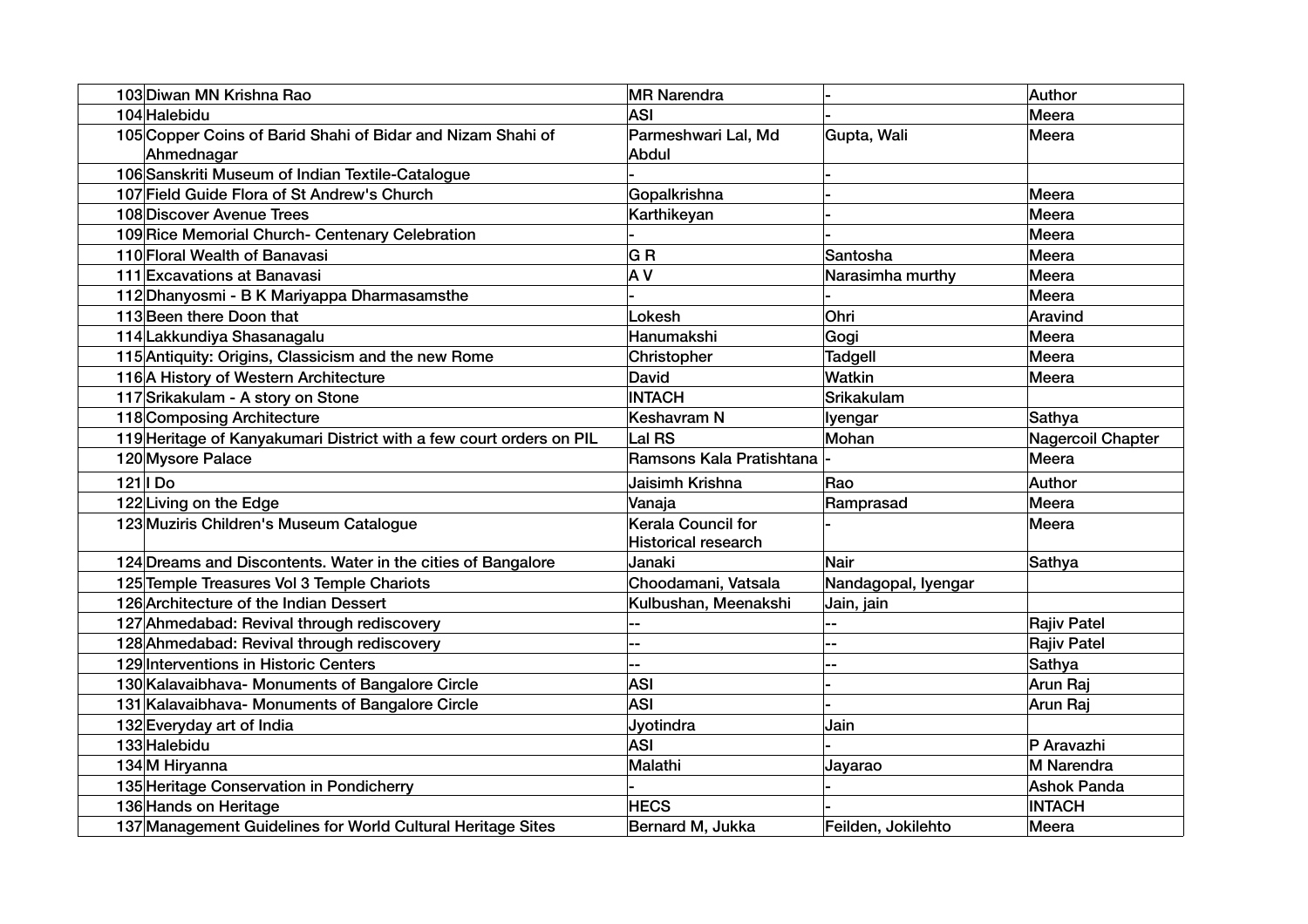| 138 Sanchi                                                                         | <b>ASI</b>            |                 | Meera                     |
|------------------------------------------------------------------------------------|-----------------------|-----------------|---------------------------|
| 139 Chitrasala                                                                     | <b>ASI</b>            |                 | Meera                     |
| 140 Ainmanes of Kodagu                                                             | Chinappa, Nanjamma    | Boverianda      | authors                   |
| 141 Traditional and Vernacular Architecture (Seminar)                              |                       |                 | Meera                     |
| 142 Dharmaprakasha SV Sreenivas Setty                                              | Suresh                | Moona           | Meera                     |
| 143 Restoring Houses of Brick and Stones                                           | Nigel                 | <b>Hutchins</b> | Sathya                    |
| 144 Konark                                                                         | Devala                | <b>Mitra</b>    | Sathya                    |
| 145 Masterpieces of traditional indian architecture                                | <b>Satish</b>         | Grover          | <b>Sathya</b>             |
| 146 Nalanda                                                                        | A                     | Ghosh           | <b>Sathya</b>             |
| 147 History of western Gangas                                                      | <b>B</b> Sheik        | Ali             |                           |
| 148 Indian Textiles                                                                | Sanskriti             |                 |                           |
| 149 Istanbul Archeological Museums                                                 | Alpay                 | Pasinli         | <b>Shashikiran Mullur</b> |
| 150 The History of Art                                                             | Bernard               | <b>Myers</b>    | Shashikiran Mullur        |
| 151 Sahiti Sajjana sarvajanikaru                                                   | <b>DV</b>             | Gundappa        |                           |
| 152 Kalopasakaru                                                                   | <b>DV</b>             | Gundappa        |                           |
| 153 Sahityopasakaru                                                                | <b>DV</b>             | Gundappa        |                           |
| 154 Mysorina Divanaru                                                              | <b>DV</b>             | Gundappa        |                           |
| 155 Vaidika Dharma Sampradayastaru                                                 | <b>DV</b>             | Gundappa        |                           |
| 156 Halavaru Sarvajanikaru                                                         | <b>DV</b>             | Gundappa        |                           |
| 157 Hrudaysampannaru                                                               | <b>DV</b>             | Gundappa        |                           |
| 158 Sankirna Smriti Sampatu                                                        | <b>DV</b>             | Gundappa        |                           |
| 159 The Lawrence School - Lovedale                                                 | <b>Ashok</b>          | Koshy           | Lawrence school           |
| 160 Karnataka's Rich History Art and Architecture                                  | Lalit                 | Chugh           | Meera                     |
| 161 Makers of Modern India                                                         | Ramachandra           | Guha            |                           |
| 162 The Open Eyes                                                                  | Dom                   | <b>Moraes</b>   |                           |
| 163 On the trail of Tiger of Mysore                                                | Sharyu                | <b>Bhatia</b>   | Meera                     |
| 164 Glimpses of Adilshahi Monuments                                                | H G Daddi             |                 | Sathya                    |
| 165 Ahmedabad Next-Towards a world heritage city                                   | <b>Times of India</b> |                 | Debashish Nayak           |
| 166 Ahmedabad: Becoming World Heritage city                                        | <b>AMC</b>            |                 | Debashish Nayak           |
| 167 Traditional Conservation of Timber Architecture                                | Binumol               | Tom             | <b>INTACH</b>             |
| 168 The Concept Of Ecosystem                                                       | P S Ramakrishnan      |                 | <b>INTACH</b>             |
| 169 Ecological Security                                                            | <b>INTACH</b>         |                 | <b>INTACH</b>             |
| 170 Guidelines for Completing The Intach Inventory of Historic<br><b>Buildings</b> | <b>INTACH</b>         |                 | <b>INTACH</b>             |
| 171 Itihasa Darpana-Vol 37-38 Sept 2018                                            |                       |                 | Meera                     |
| 172 The Hornbill Warrior (colouring book)                                          | <b>HECS</b>           |                 | <b>INTACH</b>             |
| 173 Legislative organisational policies for India                                  | Shyam                 | Chainani        | <b>INTACH</b>             |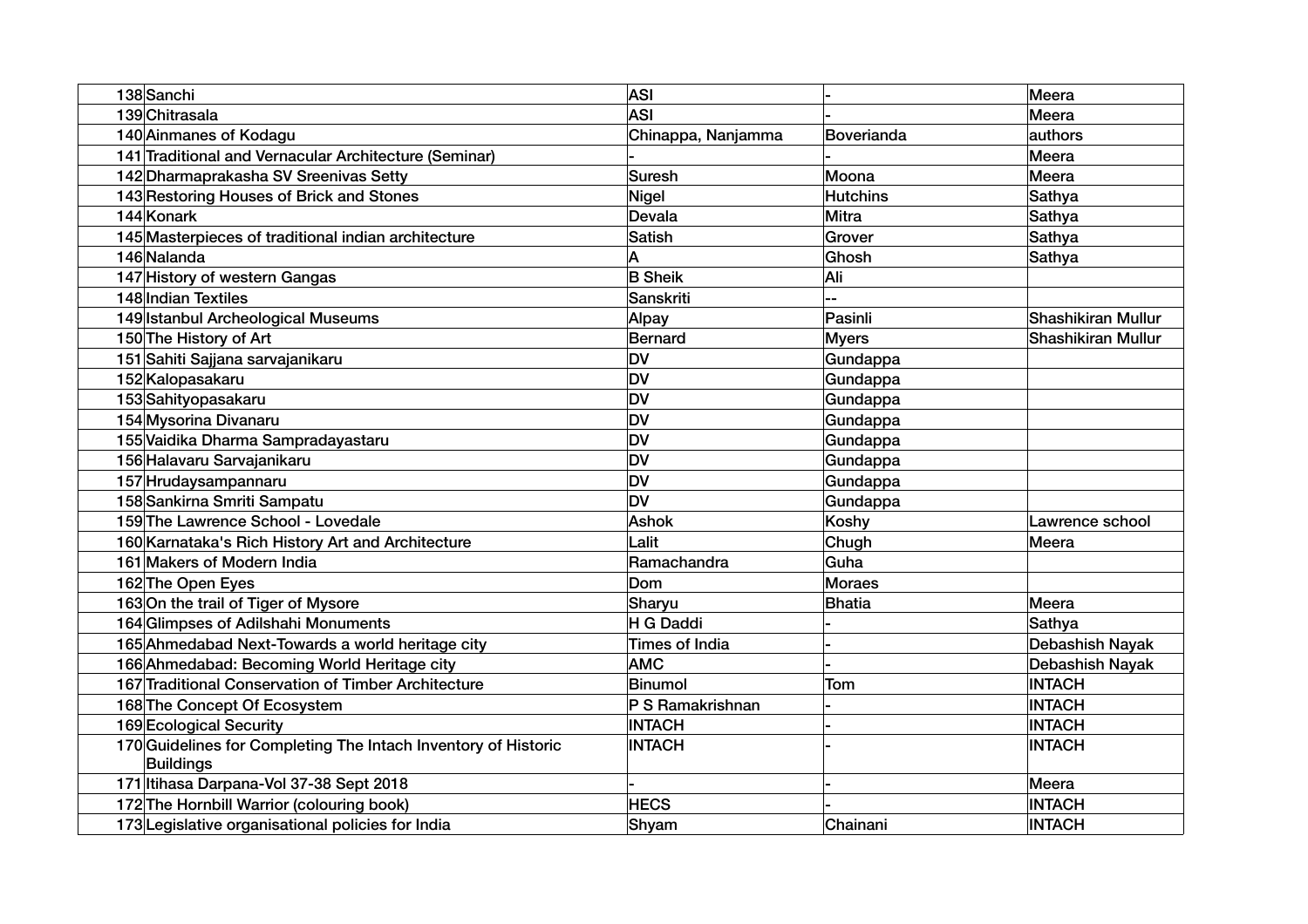| 174 Documenting India's Intangible Cultural Heritage                                | <b>INTACH</b>             |                        | <b>INTACH</b>     |
|-------------------------------------------------------------------------------------|---------------------------|------------------------|-------------------|
| 175 Frames of My City                                                               |                           |                        | PeeVee            |
| 176 Sacred Architecture                                                             | <b>AT</b>                 | Mann                   |                   |
| 177 Hriday Reflections                                                              | Jigna                     | Desai                  | Pankaj            |
| 178 Shared Global Experiences for Protection of Built heritage                      | Vishakha                  | Kawathekar             | Pankaj            |
| 179 Itihas Darshana Vol 18 2003                                                     | M G Nagaraj P V           |                        | Anil Gokak        |
|                                                                                     | Krishnamurthy             |                        |                   |
| 180 Itihasa Darshan Vol 8 1993                                                      | Suryanath, Devara         | Kamath, Devakondareddy | Anil Gokak        |
| 181 Concise History of The Vijayanagara Empire                                      | Suryanath                 | Kamath                 |                   |
| 182 Srimad Anantheshwara Devasthana, Manjeshwara                                    |                           |                        | <b>Anil Gokak</b> |
| 183 Intach Vision 2020                                                              | <b>INTACH</b>             |                        | <b>INTACH</b>     |
| 184 Heritage Consevation and Urban Development                                      |                           |                        | <b>INTACH</b>     |
| 185 Landscapes of urban memories                                                    | Smriti                    | Srinivas               | Anil Gokak        |
| 186 Rama Legends and Rama Reliefs in Indonesia Vol 1                                | Williem                   | Stutterheim            | Anil Gokak        |
| 187 Rama Legends and Rama Reliefs in Indonesia Vol 2                                | Williem                   | Stutterheim            | Anil Gokak        |
| 188 Silent Spaces                                                                   | Gautam                    | Bhatia                 | Anil Gokak        |
| 189 Geography of Orissa                                                             | <b>BN</b>                 | Sinha                  | Anil Gokak        |
| 190 The Brahmanical Culture and Modernity                                           | A D                       | Moddie                 | <b>INTACH</b>     |
| 191 High Dams on Narmada                                                            | Vijay                     | Paranjape              | <b>INTACH</b>     |
| 192 The study of The Origins of Coorgs                                              | K C                       | Ponnappa               | <b>INTACH</b>     |
| 193 The Men Who ruled India                                                         | Philip                    | Mason                  | Anil Gokak        |
| 194 Karnataka State Gazetteer Vol 2                                                 | Suryanath                 | Kamath                 | <b>INTACH</b>     |
| 195 Plastics and our planet's health                                                | <b>INTACH</b>             |                        | <b>INTACH</b>     |
| 196 Bangalore The story of a city                                                   | Janaki                    | Nair                   | <b>INTACH</b>     |
| 197 The Mangrove and us                                                             | M                         | Vanucci                | Anil Gokak        |
| 198 Rashtrakutas-Revisit                                                            | Hampa                     | Nagarajayya            | <b>Anil Gokak</b> |
| 199 Kannada Shasanagala Samskrutika Adhyayana                                       | Chidananda                | <b>Murthy</b>          | Anil Gokak        |
| 200 Mokshagundam Vishweshwariah                                                     | <b>VS</b>                 | Naryana Rao            | Anil Gokak        |
| 201 Trees of Delhi                                                                  | Pradip                    | <b>Krishen</b>         | Anil Gokak        |
| 202 Speaking Stones World Cultural Heritage Sites in India                          | Swathi                    | Mitra                  | Anil Gokak        |
| 203 A case for conservation of tribal heirtage and environment of tribal Rajeshwari |                           | <b>Tandon</b>          | <b>INTACH</b>     |
| areas                                                                               |                           |                        |                   |
| 204 Golden trees greenspaces and urban forestry                                     | $\overline{\mathsf{s}}$ G | Neginhal               | Anil Gokak        |
| 205 Concise History of The Vijayanagara Empire                                      | suryanath                 | Kamath                 | <b>INTACH</b>     |
| 206 The Quarterly journal of Mythic Society vol 93 no 2 april june 2002             |                           |                        | Anil Gokak        |
| 207 Verses for the Brave                                                            | Roddam                    | Narasimha              | P C Nayak         |
| 208 Religion and Society Among the Coorgs of South India                            | M <sub>S</sub>            | Srinivas               | Gokak             |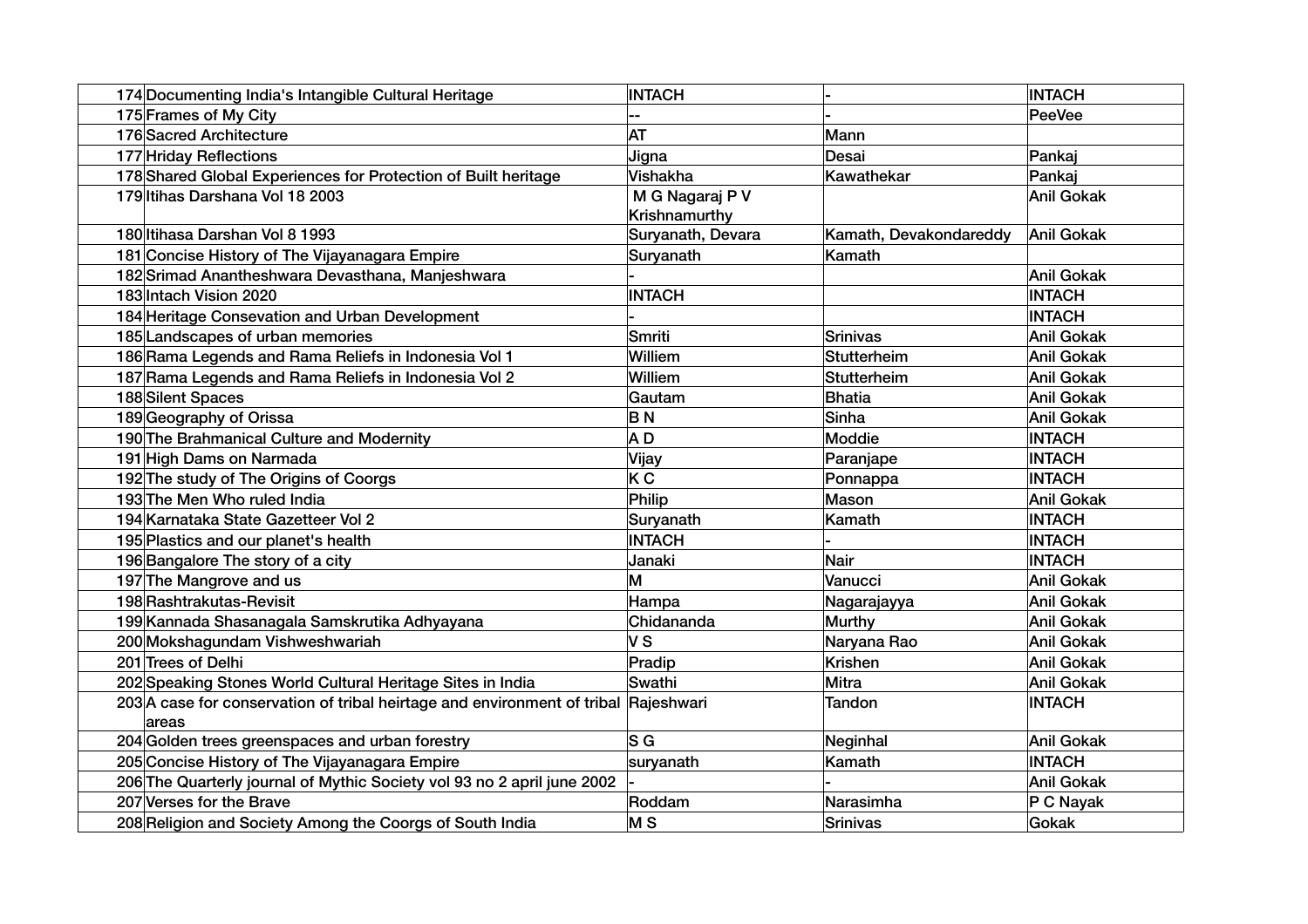| 209 Conserving environment and heritage in a developing country- The M A<br>conflicts and the challenges |                               | Parthasarathy          | <b>INTACH</b>    |
|----------------------------------------------------------------------------------------------------------|-------------------------------|------------------------|------------------|
| 210 Conserving environment and heritage in a developing country- The M A<br>conflicts and the challenges |                               | Parthasarathy          | <b>INTACH</b>    |
| 211 Kerala Progress and Paradox                                                                          | Suzan                         | Vishvanathan           | <b>INTACH</b>    |
| 212 Proceedings of the National Workshop on Alternative Building<br>Methods                              | K S, K S                      | Jagadish, Nanjunda Rao | Pankaj           |
| 213 Constructive Conservation in Practice                                                                | <b>English Heritage</b>       |                        | Pankaj           |
| 214 Imagining architects                                                                                 | Ajay                          | Sinha                  |                  |
| 215 Temples of Karnataka (Ground Plans and Elevations) Vol I                                             | KM                            | <b>Suresh</b>          |                  |
| 216 Temples of Karnataka (Ground Plans and Elevations) Vol II                                            | <b>KM</b>                     | Suresh                 |                  |
| 217 Vishnuchaturvimshati murthigallali adhyatma mattu ganita<br>rahasyagalu                              | <b>Srivatsa</b>               | Vati                   |                  |
| 218 Belur mele hosa belaku                                                                               | <b>Srivatsa</b>               | Vati                   |                  |
| 219 A Complete guide to Hoysala Tempels                                                                  | Gerard                        | Foekama                |                  |
| 220 Banaras region a spiritual and cultural guide                                                        | Rana PB, Pravin S             | Singh, Rana            | Sandhya Harendra |
| 221 A walk through History The city Palace museum, Udaipur                                               | <b>Thakur Bhupendra Singh</b> |                        | Sandhya Harendra |
| 222 Rashrtrakuta Art in Karnataka                                                                        | S Rajashekara                 |                        | Sandhya Harendra |
| 223 Mandu                                                                                                | <b>DR Patil</b>               |                        | Sandhya Harendra |
| 224 Khajuraho                                                                                            | Shobita                       | Punja                  | Sandhya Harendra |
| 225 Kerala Jewel on the coast                                                                            | Mini Chandran                 | <b>Kurian</b>          | Sandhya Harendra |
| 226 Coorg invented- Nineteenth Century European writings on Kodagu B Surendra, K M Lokesh                |                               | Rao                    | Sandhya Harendra |
| 227 India's Craft Tradition                                                                              | Kamaladevi                    | Chattopadhyay          | Sandhya Harendra |
| 228 The Club World- Bangalore Club                                                                       |                               |                        | Sandhya Harendra |
| 229 A History of Vijayanagara                                                                            | <b>B</b> Suryanarayana        | Row                    | Sandhya Harendra |
| 230 Dasara Souvenier 1983                                                                                |                               |                        | Sandhya Harendra |
| 231 Dasara Souvenier 1984                                                                                |                               |                        | Sandhya Harendra |
| 232 Dasara Souvenier 1985                                                                                |                               |                        | Sandhya Harendra |
| 233 Jantar Mantar The Astronomical Observatory of Jaipur                                                 |                               |                        | Sandhya Harendra |
| 234 Report on the Jadigenahalli Megalithic Excavations                                                   | M Seshadri                    |                        | Sandhya Harendra |
| 235 Progress of Archeology in Karnataka 1956-1972                                                        | M S Nagaraja                  | Rao                    | Sandhya Harendra |
| 236 Bhakti Renaissance                                                                                   | <b>AK Majumdar</b>            |                        | Sandhya Harendra |
| 237 Ayurveda-Life Health and Longivity                                                                   | <b>Robert E</b>               | Soboda                 | Sandhya Harendra |
| 238 Evolution Of Industries And Industrialisation In Primordial Tamil<br>Nadu                            | IG                            | Kuppuram               | Almitra Patel    |
| 239 The Erotic sculptures of India                                                                       | Max-Pol                       | Fouchet                | Almitra Patel    |
| 240 Konark                                                                                               | Marg                          | Marg                   | Almitra Patel    |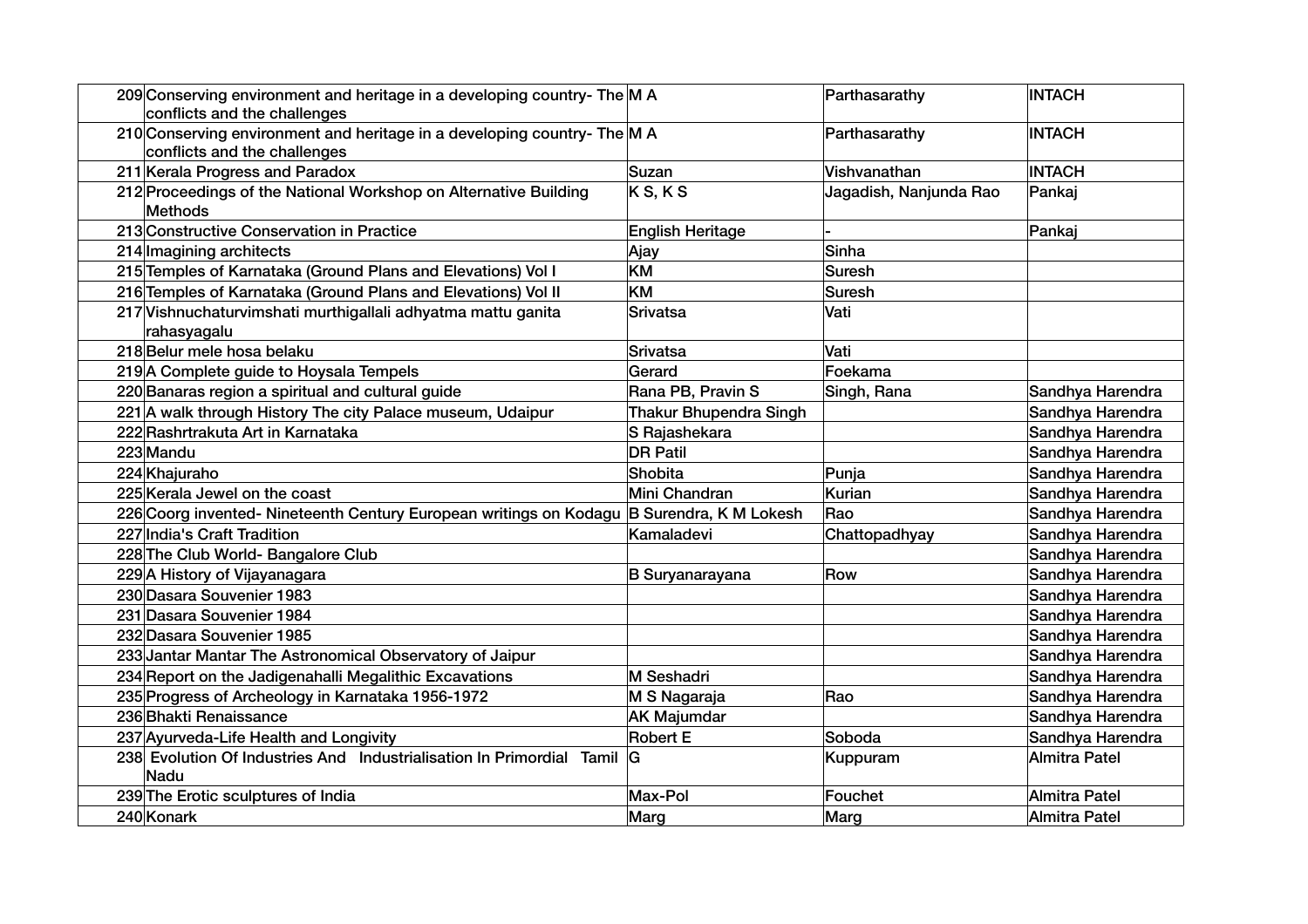| 241 Geomorphology                                           | <b>BW</b>                     | <b>Sparks</b>    | Almitra Patel |
|-------------------------------------------------------------|-------------------------------|------------------|---------------|
| 242 The Amasis Painter And His World                        |                               |                  | Almitra Patel |
| 243 Water Management In Rashtrakuta Period                  | <b>UD</b>                     | Kulkarni         | Almitra Patel |
| 244 Aku Aku                                                 | <b>Thor</b>                   | Heyerdahl        | Almitra Patel |
| 245 Marg Persepolis Sept 1971                               | marg                          | marg             | Almitra Patel |
| 246 Marg Kathakali Dec 1957                                 | marg                          | marg             | Almitra Patel |
| 247 The Sword Of Tipu Sultan                                | <b>Bhagwan S</b>              | Gidwani          | Almitra Patel |
| 248 The New Golden Bough                                    | <b>James George</b>           | Frazer           | Almitra Patel |
| 249 Marg Raja Dinkar Kelkar Museum June 1978                | marg                          | marq             | Almitra Patel |
| 250 Marg In praise of Christian Art in Goa                  | marg                          | marg             | Almitra Patel |
| 251 The Vikings In England                                  |                               |                  | Almitra Patel |
| 252 Stone Age Tools                                         | Hasmukh Dhirajlal             | Sankalia         | Almitra Patel |
| 253 Urban Pattern                                           | Gallion                       |                  | Almitra Patel |
| 254 Mythology And Culture                                   | Suryanath U                   | Kamath           | Almitra Patel |
| 255 Time In Indian Arts                                     | Ć                             | Sivaramamurti    | Almitra Patel |
| 256 Stone Tools and Human Behaviour                         | Sally, Lewis                  | Binford, Binford | Almitra Patel |
| 257 The Maldive Mystery                                     | <b>Thor</b>                   | Heyerdahl        | Almitra Patel |
| <b>258 NISA</b>                                             | Marjorie                      | <b>Shostak</b>   | Almitra Patel |
| 259 Early Civilization In The Middle East                   | <b>Cartographic Division</b>  |                  | Almitra Patel |
| 260 The Changing Position Of Indian Women                   | <b>MN</b>                     | <b>Srinivas</b>  | Almitra Patel |
| 261 The Early Chamber Tombs Of South India                  | A                             | Sundara          | Almitra Patel |
| 262 World Archaeology - Early chemical technology June 1979 | Warwick                       | <b>Bray</b>      | Almitra Patel |
| 263 Archaeology 1979                                        | <b>David Hurst</b>            | Thomas           | Almitra Patel |
| 264 Human Kind Emerging                                     | <b>Bernard G</b>              | Campbell         | Almitra Patel |
| 265 Worlds Of Pain                                          | <b>Lillian Breslow</b>        | Rubin            | Almitra Patel |
| 266 Secrets Of Stone Age                                    | <b>Time Magazine</b>          |                  | Almitra Patel |
| 267 Secrets Of The Lost Tomb                                | <b>Time Magazine</b>          |                  | Almitra Patel |
| 268 Excavations At Hemmige                                  | M. Hanumantha, S.             | Rao, Nagaraju    | Almitra Patel |
| 269 Vrkshayurveda                                           | <b>SK Ramachandra</b>         | Rao              | Almitra Patel |
| 270 The Life Line Of Project                                | <b>Sardar Sarovar Project</b> |                  | Almitra Patel |
| 271 Aboriginal Australians                                  | Richard                       | Broome           | Almitra Patel |
| 272 The Earthen Drum                                        | Pupul Jayakar                 |                  | Almitra Patel |
| 273 Archaeological Ceramics                                 | Jacqueline S, Alan D.         | Olin, Franklin   | Almitra Patel |
| 274 Bidadi-Hobli Revisited- The Periphery of a Metropolis   | Jacob                         | <b>Thomas</b>    | Almitra Patel |
| 275 India Discovered                                        | John                          | Keay             | Almitra Patel |
| 276 Paideia: the ideals of greek culture- Vol II            | Werner                        | Jaeger           | Almitra Patel |
| 277 Paideia: the ideals of greek culture- Vol I             | Werner                        | Jaeger           | Almitra Patel |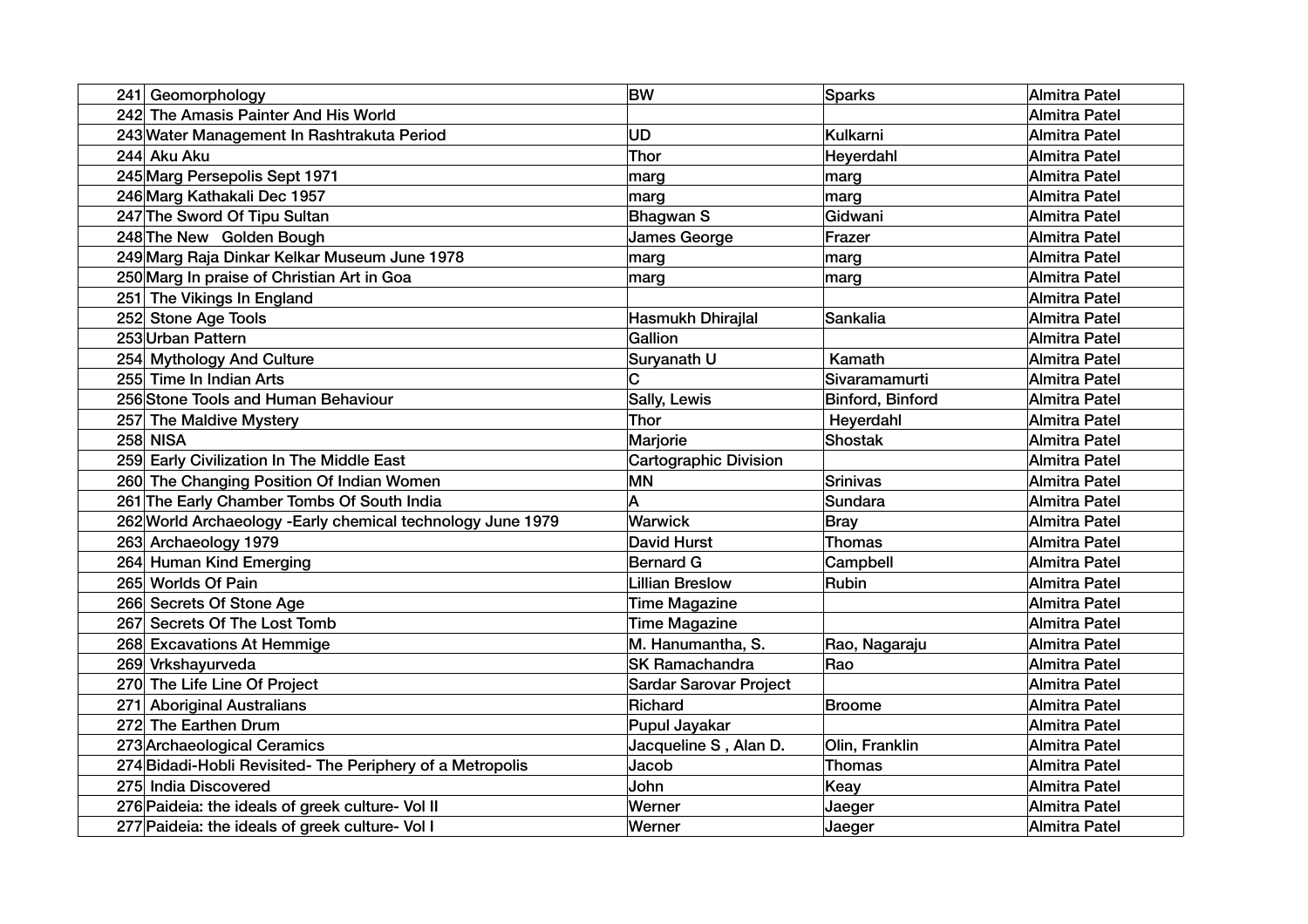| 278 Philosophies of India                                            | Zimmer Heinrich                       |                     | Almitra Patel |
|----------------------------------------------------------------------|---------------------------------------|---------------------|---------------|
| 279 Oshadhi kosha-Vol 1                                              | Sudarshan, Reddy and<br>Gowda         |                     | Almitra Patel |
| 280 Archaeology of india                                             | <b>Amar Nath</b>                      | Khanna              | Almitra Patel |
| 281 Myth and Reality                                                 | Kosambi D D                           |                     | Almitra Patel |
| 282 Your Bangalore The Lakes                                         | N, Lakshmana Rau,<br>Parthasarathy MA |                     | Almitra Patel |
| 283 Bridal Caves                                                     |                                       |                     | Almitra Patel |
| 284 Women & Religion                                                 |                                       |                     | Almitra Patel |
| 285 Clive of India                                                   | Nirad C                               | Chaudhuri           | Almitra Patel |
| 286 BLR CDP 2001                                                     |                                       |                     | Almitra Patel |
| 287 Bangalore 1:20,000 1960-61                                       |                                       |                     | Almitra Patel |
| 288 Bangalore District 1:25000 57 G/12/SE Sy 1973-74                 |                                       |                     | Almitra Patel |
| 289 Bangalore 1:50,000 57 G/8 First Edition 1974                     |                                       |                     | Almitra Patel |
| 290 Children of Barren Woman                                         | Pupul                                 | Jayakar             | Almitra Patel |
| 291 Marg Bharata Natyam Sept 1957                                    | marg                                  | marg                | Almitra Patel |
| 292 Marg In praise of Hoysala Art Dec 1977                           | marg                                  | marg                | Almitra Patel |
| 293 Marg Homage to Kalamkari                                         | marg                                  | marg                | Almitra Patel |
| 294 Marg Elephanta                                                   | marg                                  | marg                | Almitra Patel |
| 295 Ghani The traditional oil mill of India                          | KT                                    | Achaya              | Almitra Patel |
| 296 Marg The Iconic and the narrative in Jain Paintings Vol 26 No. 3 | marg                                  | Marg                | Almitra Patel |
| 297 Marg Pottery June 1961                                           | marg                                  | marg                | Almitra Patel |
| 298 Trasnformation of nature in art                                  | Ananda K                              | Coomaraswamy        | Almitra Patel |
| 299 Indian Water Culture                                             | <b>Dr RS Morwanchiker</b>             |                     | Almitra Patel |
| 300 The Earthern Drum                                                | Pupul                                 | Jayakar             | Almitra Patel |
| 301 The folk origin of Indian Temples                                | <b>SK Ramachandra</b>                 | Rao                 | Almitra Patel |
| 302 Solid Waste Management in class I cities in India                |                                       |                     | Almitra Patel |
| 303 The painted world of warlis                                      | Yashodhara                            | Dalmia              | Almitra Patel |
| 304 Vijayanagara through the eyes of Alexander J Greenlaw            | MS Nagaraja                           | Rao                 | Almitra Patel |
| 305 India and Modern Art                                             | <b>WG Archer</b>                      |                     | Almitra Patel |
| 306 Somanathapura                                                    | S Settar                              |                     | Almitra Patel |
| 307 The Language of Symbols                                          | Archana                               |                     | Almitra Patel |
| 308 Mysore Gazzetter Vol 5 1930                                      | C Hayavadana                          | Rao                 | Almitra Patel |
| 309 Coorg the land of the Kodavas                                    | Jeannette                             | <b>Issac</b>        | Almitra Patel |
| 310 Stoneage Painting in India                                       | Vishnu S, Robert                      | Wakankar, Brooks    | Almitra Patel |
| 311 The Last Empire- Photography in British India 1855-1911          | Clark, Ainslie                        | Worswick, Embree    | Almitra Patel |
| 312 100 most endangered sites 2004 : guidelines and nomination form  |                                       | World monument fund |               |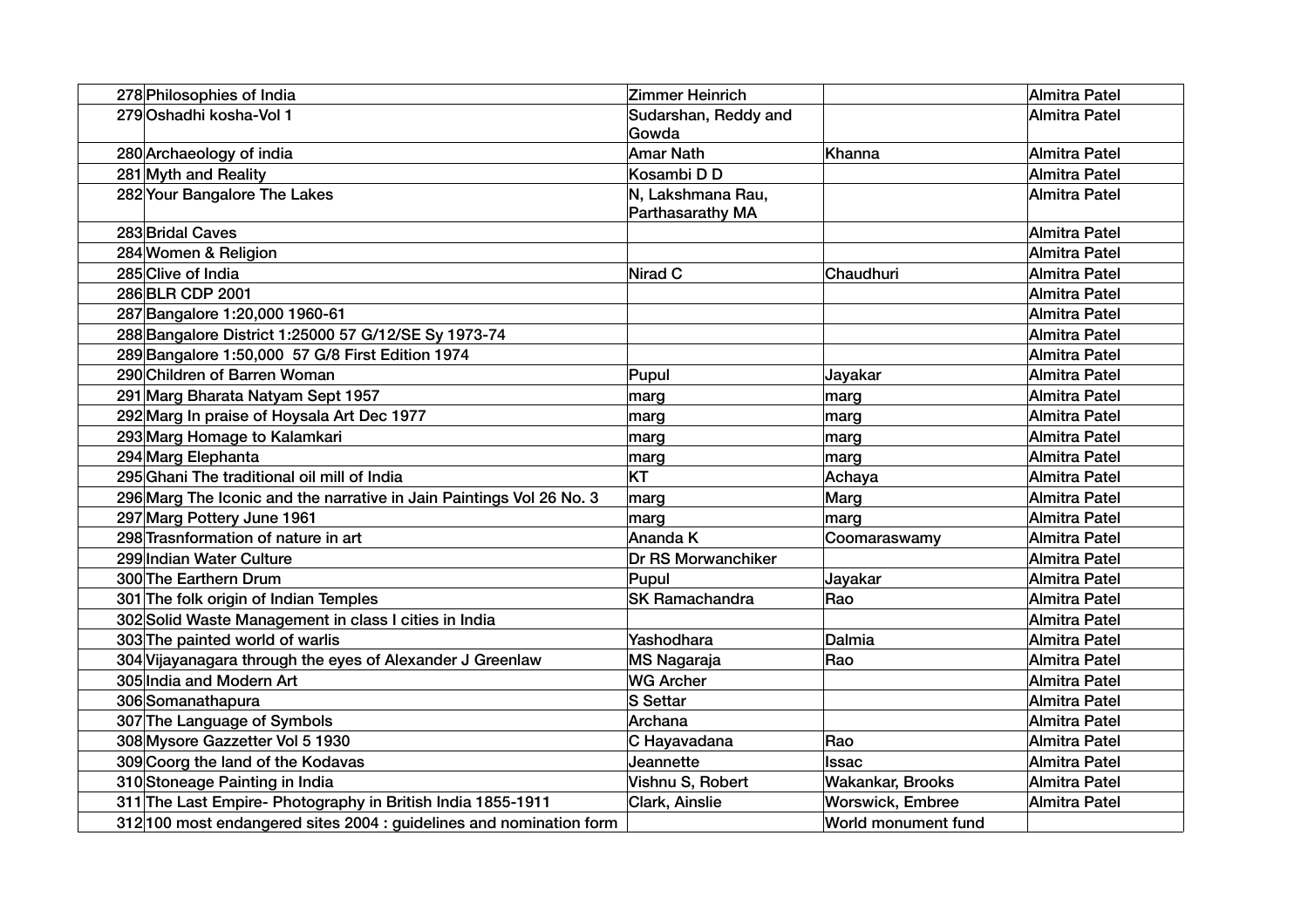| 313 Amritsar: a heritage city: building infrastructure for tourism                                                                                                       | <b>INTACH</b>                                          |                 | <b>INTACH, New Delhi</b> |
|--------------------------------------------------------------------------------------------------------------------------------------------------------------------------|--------------------------------------------------------|-----------------|--------------------------|
| 314 Ashth-Rajaya-Ambhoj: C. P. Feudatory states gazetteer                                                                                                                | Shreevastava, Dhanoo                                   | Lall            | <b>INTACH, New Delhi</b> |
| 315 Aurangabad culture art architecture: a comprehensive heritage<br>guide                                                                                               | <b>INTACH</b>                                          |                 | <b>INTACH, New Delhi</b> |
| 316 Bhopal: an account of a built heritage                                                                                                                               |                                                        |                 | <b>INTACH, New Delhi</b> |
| 317 Bijapur: the wonder land                                                                                                                                             | Krishna                                                | Kolhar Kulkarni | <b>INTACH, New Delhi</b> |
| 318 Biodiversity conservation: whose resource? Whose knowledge                                                                                                           | Vandana                                                | Shiva           | <b>INTACH, New Delhi</b> |
| 319 Bridal caves: a search for the adivasi khovar tradition- a study of<br>the wall painting art of the tribal (adivasi) women of Hazaribagh                             |                                                        |                 | <b>INTACH, New Delhi</b> |
| 320 Capital story: the building of New Delhi 1911-1931                                                                                                                   | Shobita                                                | Poonja          | <b>INTACH, New Delhi</b> |
| 321 Case for conservation of heritage and environment of coastal<br>regions                                                                                              | Rajeshwari                                             | Tandon          | <b>INTACH, New Delhi</b> |
| 322 Case for conservation of heritage and environment of hill stations<br>and hill areas                                                                                 | Rajeshwari                                             | Tandon          | <b>INTACH, New Delhi</b> |
| 323 Case for conservation of tribal heritage and environment of tribal<br>areas (Hindi)                                                                                  | Rajeshwari                                             | <b>Tandon</b>   | <b>INTACH, New Delhi</b> |
| 324 Case for national policy for heritage conservation and<br>management                                                                                                 | Rajeshwari                                             | <b>Tandon</b>   | <b>INTACH, New Delhi</b> |
| 325 Champaner: a mediaeval capital                                                                                                                                       | <b>RN</b>                                              | Mehta           | <b>INTACH, New Delhi</b> |
| 326 Chanderi- Environmental Planning and coordination Organisation,<br>Bhopal                                                                                            | Avani                                                  | Vaish           | <b>INTACH, New Delhi</b> |
| 327 Charter for the conservation of unprotected architectural heritage<br>and sites in India INTACH National Convention November 4, 2004                                 | <b>INTACH</b>                                          |                 | <b>INTACH, New Delhi</b> |
| 328 Conservation briefs: traditional conservation of timber<br>architecture: a case study of Thai Kottaram, Kerala                                                       | Tom, Binumol                                           |                 | <b>INTACH, New Delhi</b> |
| 329 Conservation guidelines for opera house precinct                                                                                                                     | <b>MMR-Heritage</b><br>Conservation Society,<br>Mumbai |                 | <b>INTACH, New Delhi</b> |
| 330 Conservation in the tropics: proceedings of the Asia-Pacific<br>seminar on conservation of cultural property feb 7-16 1972                                           | OP                                                     | Agarwal         | <b>INTACH, New Delhi</b> |
| 331 Conservation of building stones                                                                                                                                      | Anuradha V                                             | Kumar           | <b>INTACH, New Delhi</b> |
| 332 Conservation of immovable property - 2 : cultural identity and<br>urban development                                                                                  |                                                        |                 | <b>INTACH, New Delhi</b> |
| 333 Conservation of manuscripts and documents: problems and<br>prospects: proceedings of the national seminar held at Bharat Kala<br>Bhawan, Varanasi, Dec 14 to 16 1990 | OP                                                     | Agarwal         | <b>INTACH, New Delhi</b> |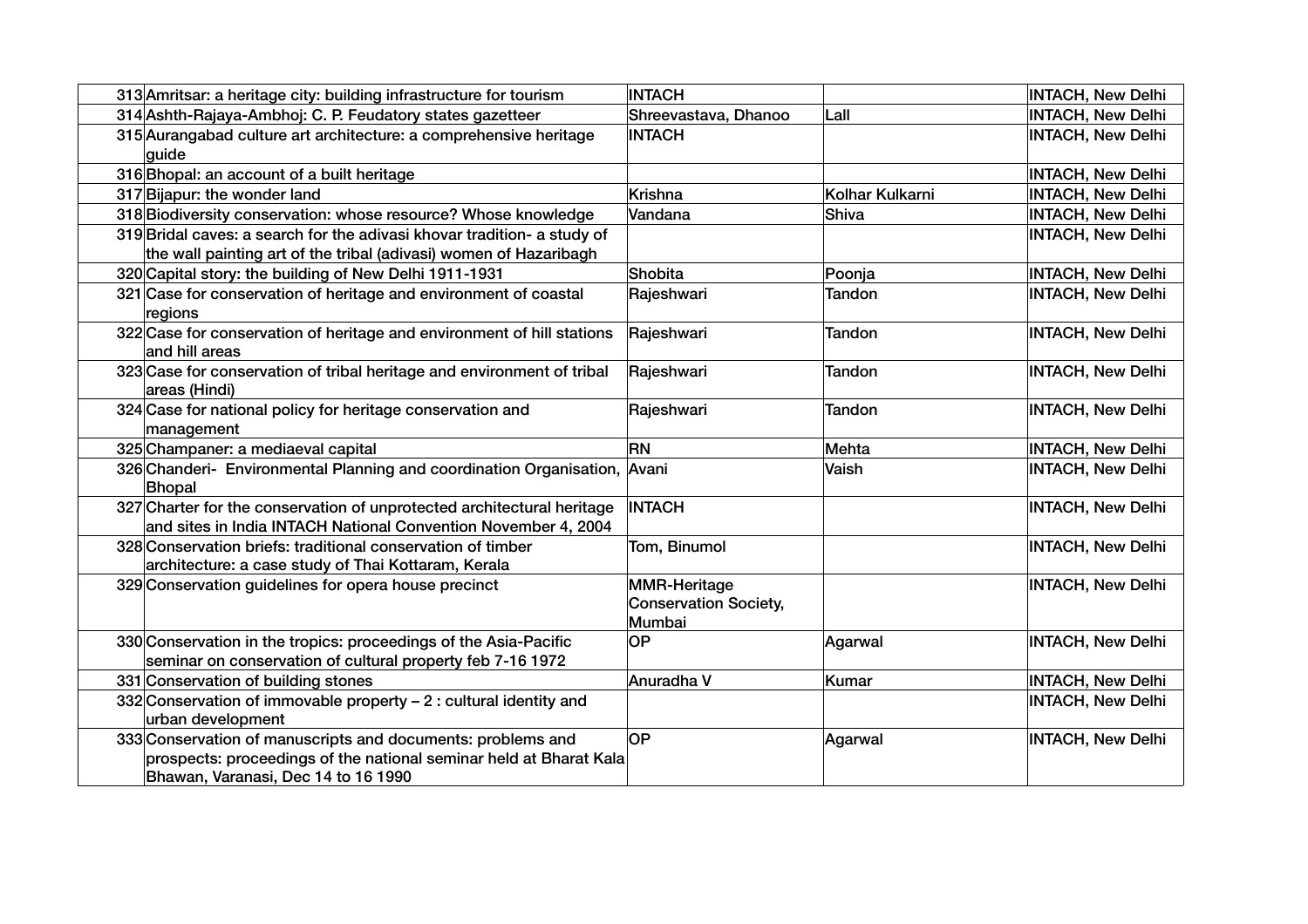| 334 Conservation of wall paintings in India-achievements and                                                                              | <b>OP</b>                                          | Agarwal       | <b>INTACH, New Delhi</b> |
|-------------------------------------------------------------------------------------------------------------------------------------------|----------------------------------------------------|---------------|--------------------------|
| problems: proceedings of the seminar held during October 22-24,<br>1994                                                                   |                                                    |               |                          |
| 335 Conservation of water bodies in Delhi                                                                                                 |                                                    |               | <b>INTACH, New Delhi</b> |
| 336 Cultural tourism and the crafts and textiles of the North east                                                                        | Rajeshwari                                         | <b>Tandon</b> | <b>INTACH, New Delhi</b> |
| 337 Cuttack city: a place of heritage, history and culture                                                                                |                                                    |               | <b>INTACH, New Delhi</b> |
| 338 Dadabhai Naoroji Road, Mumbai: design handbook for a heritage<br>streetscape guidelines for street furniture and signage              | <b>MMR Heritage</b><br><b>Conservation Society</b> |               | <b>INTACH, New Delhi</b> |
| 339 Delhi: a living heritage                                                                                                              | Liddle, Swapna / Lopez,<br>Annabel                 |               | <b>INTACH, New Delhi</b> |
| 340 Endangered languages in India                                                                                                         | Sengupta, Kamalini                                 |               | <b>INTACH, New Delhi</b> |
| 341 Examination and conservation of wall painting of Sheesh Mahal,<br><b>Nagaur (Conservation Centre, Lucknow)</b>                        | Agrawal, O.P.                                      |               | <b>INTACH, New Delhi</b> |
| 342 Festivals of Nagaland (Directorate of Information and Public<br>Relations, Government of Nagaland Kohima)                             |                                                    |               | <b>INTACH, New Delhi</b> |
| 343 Festive fun : a heritage radio activity book                                                                                          |                                                    |               | <b>INTACH, New Delhi</b> |
| 344 Forest of the Buddha                                                                                                                  | Bulu, Philip                                       | Imam, Carter  | <b>INTACH, New Delhi</b> |
| 345 Fort Cochin and Mattencherry: a monograph                                                                                             | Devi N                                             | Prasad        | <b>INTACH, New Delhi</b> |
| 346 Ghats of Mathura and Vrindavan, proposals for restoration                                                                             | <b>KT</b>                                          | Ravindran     | <b>INTACH, New Delhi</b> |
| 347 Glimpses of Arunachal Pradesh                                                                                                         |                                                    |               | <b>INTACH, New Delhi</b> |
| 348 Glimpses of the state museum Nagalad: Kohima (Directorate of Art<br>and Culture, Nagaland)                                            |                                                    |               | <b>INTACH, New Delhi</b> |
| 349 Greening of India                                                                                                                     | <b>BB</b>                                          | Vohra         | <b>INTACH, New Delhi</b> |
| 350 Guidebook: condition of polish monuments protection and<br>maintenance industry                                                       |                                                    |               | <b>INTACH, New Delhi</b> |
| 351 Heritage and development: papers and recommendations of the<br>12th international trusts, New Delhi 3rd -5th December 2007            | <b>INTACH</b>                                      |               | <b>INTACH, New Delhi</b> |
| 352 Heritage conservation and protection sharing experiences                                                                              |                                                    |               | <b>INTACH, New Delhi</b> |
| 353 History and culture of Bhadrak                                                                                                        | Bhagabat                                           | Trippathy     | <b>INTACH, New Delhi</b> |
| 354 Ignoring reason, inviting disaster: threat to ganga - Himalaya                                                                        | <b>ND</b>                                          | Jayal         | <b>INTACH, New Delhi</b> |
| 355 India's Place on ancient trade routes                                                                                                 | Thapar, Bal Krishen                                |               | <b>INTACH, New Delhi</b> |
| 356 Infrastructure development in the North East October 17-18, 2006                                                                      | Rajeshwari                                         | Tandon        | <b>INTACH, New Delhi</b> |
| 357 INTACH cultural heritage series 1: our cultural heritage                                                                              | <b>INTACH</b>                                      |               | <b>INTACH, New Delhi</b> |
| 358 INTACH Cultural heritage series 2 : guidelines for completing the<br>INTACH inventory of historic building (1 in English, 1 in Hindi) | <b>INTACH</b>                                      |               | <b>INTACH, New Delhi</b> |
| 359 INTACH cultural heritage series 3: guidelines for project<br>preparation                                                              | <b>INTACH</b>                                      |               | <b>INTACH, New Delhi</b> |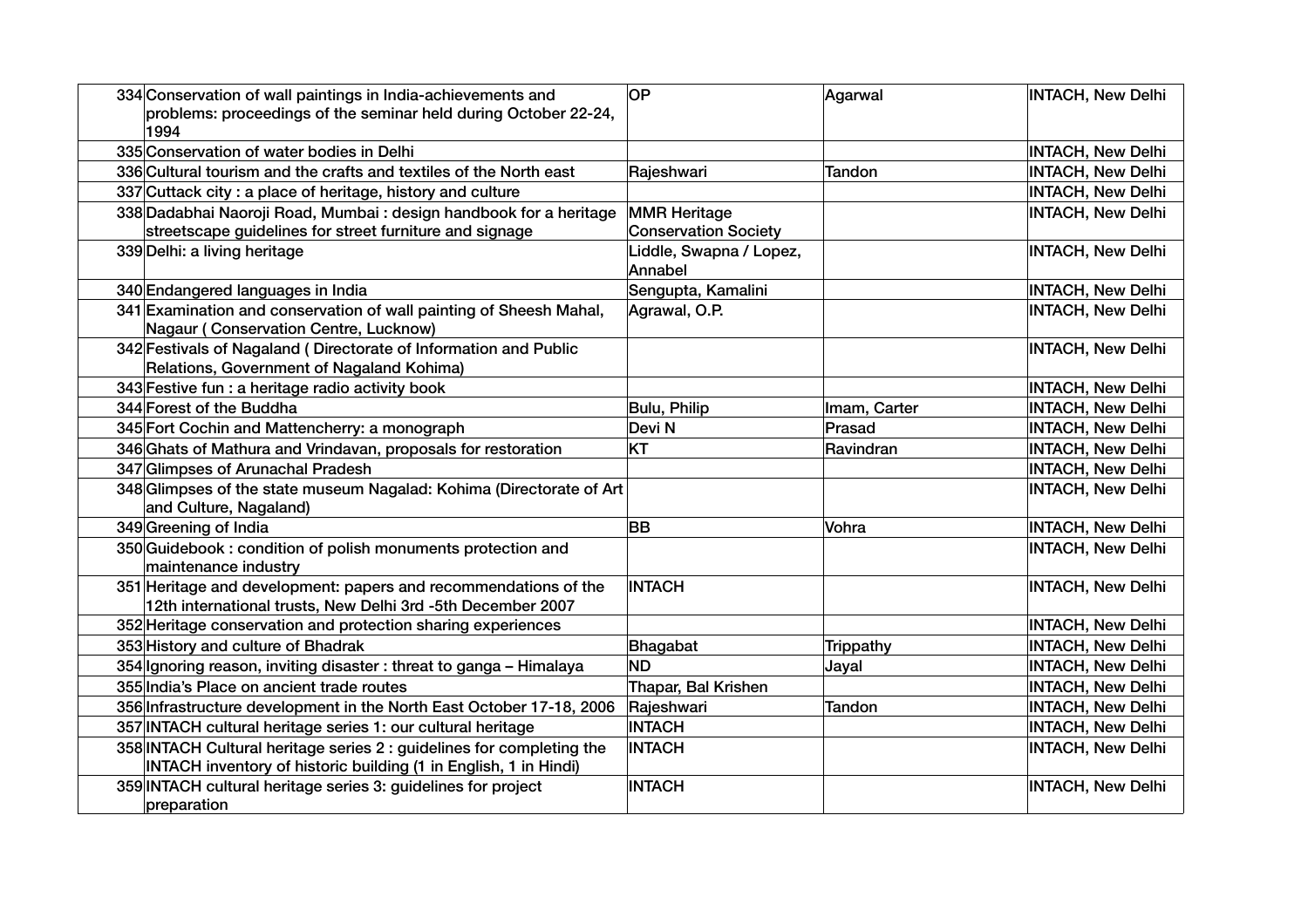| 360 INTACH cultural material heritage series 9 : manuscripts, books,<br>archival and alike material in India - conservation status and<br>needs (INTACH Indian conservation Institute, Lucknow) | OP, SN               | Agarwal, Sinha        | <b>INTACH, New Delhi</b> |
|-------------------------------------------------------------------------------------------------------------------------------------------------------------------------------------------------|----------------------|-----------------------|--------------------------|
| 361 INTACH environmental series 1 : greening of India                                                                                                                                           | <b>BB</b>            | Vohra                 | <b>INTACH, New Delhi</b> |
| 362 INTACH environmental series 10 : bhu - prayog me bunyadi<br>parivartan ki aur (in hindi)                                                                                                    | <b>INTACH</b>        |                       | <b>INTACH, New Delhi</b> |
| 363 INTACH environmental series 11 : managing India's water<br>resources                                                                                                                        | <b>BB</b>            | Vohra                 | <b>INTACH, New Delhi</b> |
| 364 INTACH environmental series 12 : Himalaya = our fragile heritage                                                                                                                            | <b>ND</b>            | Jayal                 | <b>INTACH, New Delhi</b> |
| 365 INTACH environmental series 14A : forest policy = overview                                                                                                                                  | Sathis Chandran & ND | Nair, Jayal           | <b>INTACH, New Delhi</b> |
| 366 INTACH environmental series 14B : forest policy = population,<br>environmental degradation and survival strategies                                                                          | Sathis Chandran & ND | Nair, Jayal           | <b>INTACH, New Delhi</b> |
| 367 INTACH environmental series 14C : forest policy = biomass,<br>poverty and land restoration                                                                                                  | Sathis Chandran & ND | Nair, Jayal           | <b>INTACH, New Delhi</b> |
| 368 INTACH environmental series 15 : suvarnarekha project = an<br>unnoticed tragedy                                                                                                             | Patkar, Medha        |                       | <b>INTACH, New Delhi</b> |
| 369 INTACH environmental series 16 : economic development and<br>environmental destruction, the modernisation of poverty                                                                        | 339.46 IND.E         |                       | <b>INTACH, New Delhi</b> |
| 370 INTACH environmental series 17 : alternative strategies for<br>development (photocopy)                                                                                                      | 333.7 JAY.A          |                       | <b>INTACH, New Delhi</b> |
| 371 INTACH environmental series 18 : decolonising the north                                                                                                                                     |                      |                       | <b>INTACH, New Delhi</b> |
| 372 INTACH environmental series 2 : land and water towards a policy<br>for life - support systems                                                                                               | <b>BB</b>            | Vohra                 | <b>INTACH, New Delhi</b> |
| 373 INTACH environmental series 20 : ecorestoration, concept and<br>procedures                                                                                                                  | <b>INTACH</b>        |                       | <b>INTACH, New Delhi</b> |
| 374 INTACH environmental series 21 : Mira Behn = selected essays<br>centenary tribute                                                                                                           | <b>INTACH</b>        |                       | <b>INTACH, New Delhi</b> |
| 375 INTACH environmental series 22 : ecology and human rights                                                                                                                                   | <b>ND</b>            | Jayal                 | <b>INTACH, New Delhi</b> |
| 376 INTACH environmental series 3 : eliminating poverty = an<br>ecological response (1 in English, 1 in Hindi)                                                                                  | <b>ND</b>            | Jayal                 | <b>INTACH, New Delhi</b> |
| 377 INTACH environmental series 4 : management of natural resources BB                                                                                                                          |                      | Vohra                 | <b>INTACH, New Delhi</b> |
| 378 INTACH environmental series 5 : Chipko = indias civilisational<br>response to the forest crisis (1 in English, 1 in Hindi)                                                                  | Vandana, Jayanto     | Shiva, Bandhyopadhyay | <b>INTACH, New Delhi</b> |
| 379 INTACH environmental series 6 : tehri dam = prescription for<br>disaster (Hindi)                                                                                                            | <b>INTACH</b>        |                       | <b>INTACH, New Delhi</b> |
| 380 INTACH environmental series 7 : prakartik sansadhno ki<br>suraksha(Hindi)                                                                                                                   | <b>INTACH</b>        |                       | <b>INTACH, New Delhi</b> |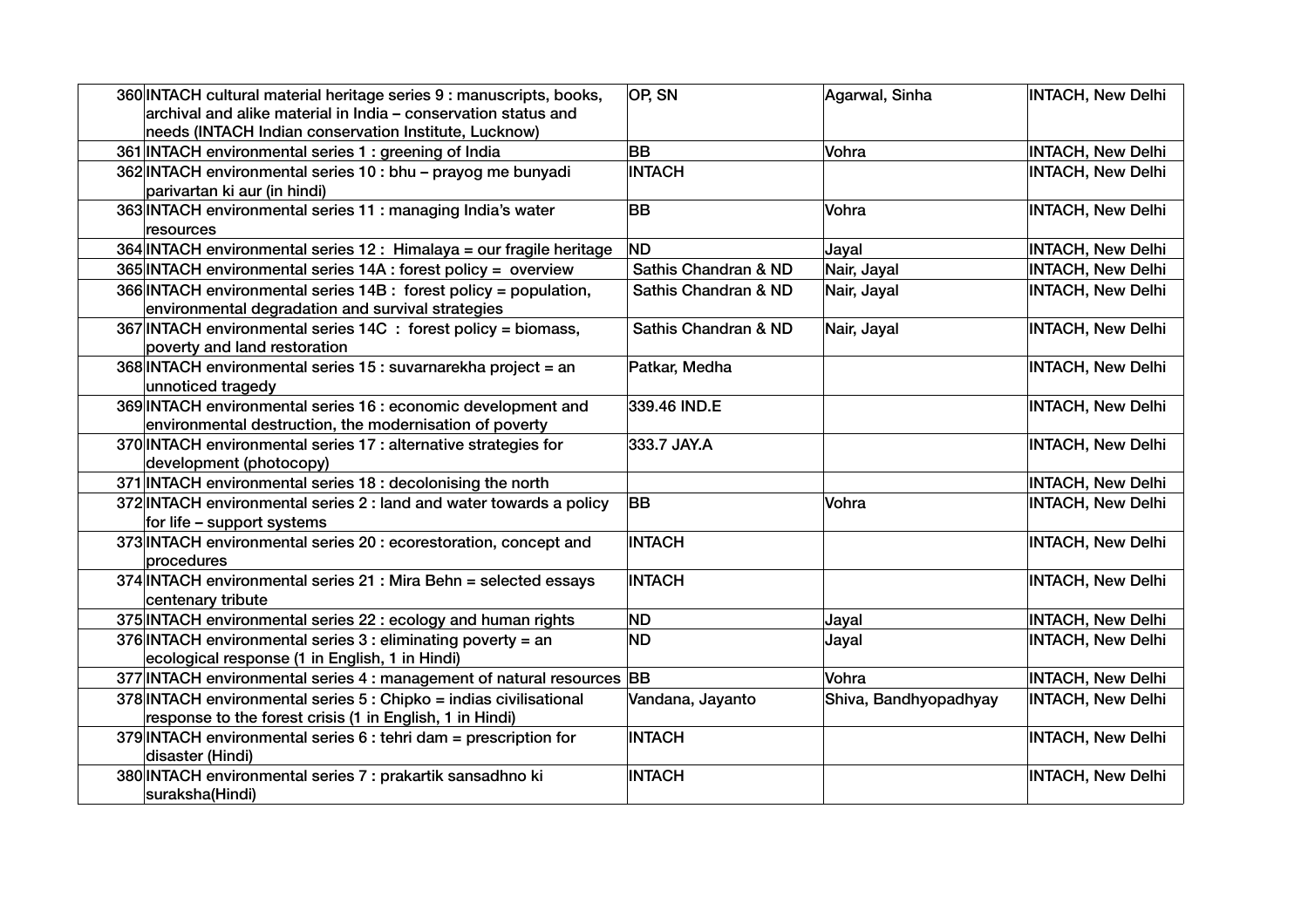| 381 INTACH environmental series 8 : industrialisation, survival and<br>environment (1 in English, 1 in Hindi)                                       | <b>INTACH</b>                            |                    | <b>INTACH, New Delhi</b> |
|-----------------------------------------------------------------------------------------------------------------------------------------------------|------------------------------------------|--------------------|--------------------------|
| 382 INTACH environmental series 9 : tropical desertification, an unseen INTACH<br>crisis                                                            |                                          |                    | <b>INTACH, New Delhi</b> |
| 383 INTACH ICI, Lucknow                                                                                                                             |                                          |                    | <b>INTACH, New Delhi</b> |
| 384 INTACH material heritage series 8 : biodeterioration of ethnological OP, Nimisha<br>objects (Indian conservation Institute, Lucknow)            |                                          | Agarwal, Pathak    | <b>INTACH, New Delhi</b> |
| 385 INTACH natural heritage series : world charter for nature =<br>adopted by UN general assembly on 28 October 1982                                | <b>INTACH</b>                            |                    | <b>INTACH, New Delhi</b> |
| 386 INTACH virasat: commemorative issue = national convention<br>INTACH vision 2020 2- 4 November 2004, New Delhi                                   | Rajeshwari                               | <b>Tandon</b>      | <b>INTACH, New Delhi</b> |
| 387 Greening of India                                                                                                                               | <b>INTACH</b>                            |                    | <b>INTACH, New Delhi</b> |
| 388 Intangible heritage: protecting the living heritage of the North-East Rajeshwari<br>May 17-19, 2007                                             |                                          | Tandon             | <b>INTACH, New Delhi</b> |
| 389 Interpreting the heritage of the North-East: September 28-29, 2005 INTACH<br>Itanagar, Arunachal Pradesh                                        |                                          |                    | <b>INTACH, New Delhi</b> |
| 390 Kagaj ke granth bachayn: abhiyan: virasat bachayn 2 (Hindi)                                                                                     |                                          |                    | <b>INTACH, New Delhi</b> |
| 391 Konarka: chariot of the sun - god                                                                                                               |                                          |                    | <b>INTACH, New Delhi</b> |
| 392 Management of guidelines for world cultural heritage sites                                                                                      | Bernard M / Jukka                        | Feilden, Jokilehto | <b>INTACH, New Delhi</b> |
| 393 Mission save art heritage - 3 : save palm leaf manuscript heritage                                                                              | <b>INTACH</b>                            |                    | <b>INTACH, New Delhi</b> |
| 394 Mission save art heritage 1 : save mural heritage                                                                                               | <b>INTACH</b>                            |                    | <b>INTACH, New Delhi</b> |
| 395 National workshop on natural heritage                                                                                                           |                                          |                    | <b>INTACH, New Delhi</b> |
| 396 Our built heritage: exploring buildings in Pune                                                                                                 |                                          |                    | <b>INTACH, New Delhi</b> |
| 397 Paintings of St. Aloysius Chapel: a new life                                                                                                    | OP                                       | Agarwal            | <b>INTACH, New Delhi</b> |
| 398 Passion projects                                                                                                                                |                                          |                    | <b>INTACH, New Delhi</b> |
| 399 Patiala: festive splendour                                                                                                                      | Patiala Virasat                          |                    | <b>INTACH, New Delhi</b> |
| 400 Pesticide don't know when to do this                                                                                                            |                                          |                    | <b>INTACH, New Delhi</b> |
| 401 Plastics and our planet's health: an INTACH series                                                                                              |                                          |                    | <b>INTACH, New Delhi</b> |
| 402 Proceedings of the workshop on conserving improving and<br>managing the historic city centre of Dalhousie Square Kolkata 22<br>and 23 July 2005 |                                          |                    | <b>INTACH, New Delhi</b> |
| 403 Qutb minar and adjoining monuments                                                                                                              | <b>ASI</b>                               |                    | <b>INTACH, New Delhi</b> |
| 404 Rainwater harvesting : basic manual for urban built - up areas<br>(house, institutions, industries, campuses, complexes)                        | Resource earth<br>management pic./INTACH |                    | <b>INTACH, New Delhi</b> |
| 405 Removal of plants and trees from historic buildings (INTACH Indian OP<br>conservation institute, Lucknow)                                       |                                          | Agarwal            | <b>INTACH, New Delhi</b> |
| 406 Richard St. Barbe Baker: man of the trees - centenary tribute                                                                                   | Ramesh, Indira and Jayal,<br>N.D.        |                    | <b>INTACH, New Delhi</b> |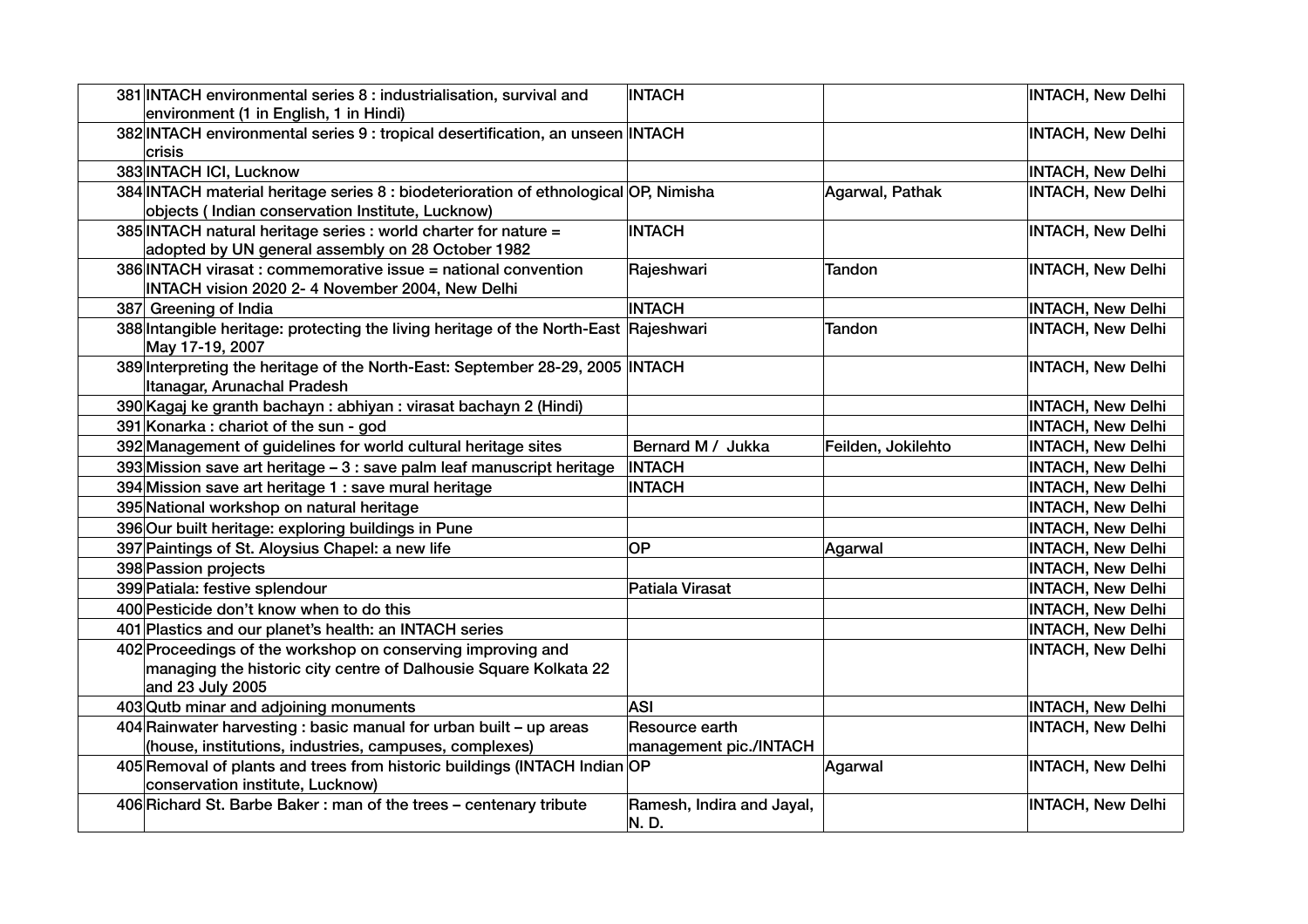| 407 Sardar sarovar: the report of the independent review                                                                     | <b>Heather</b>                                                       | Jarman         | <b>INTACH, New Delhi</b> |
|------------------------------------------------------------------------------------------------------------------------------|----------------------------------------------------------------------|----------------|--------------------------|
| 408 Satyagraha against imperialism: the great Indian experiment in<br>Gandhi's words                                         | VK                                                                   | Tripathi       | <b>INTACH, New Delhi</b> |
| 409 Sharing good practice heritage education in Asia: Asian regional<br>cooperation conference New Delhi 2-4 2008            |                                                                      |                | <b>INTACH, New Delhi</b> |
| 410 Sharing good practice: conservation issue in Asia: asian regional<br>cooperation conference New Delhi Dec 2-4 2008       |                                                                      |                | <b>INTACH, New Delhi</b> |
| 411 Srikakulam: a story in stone                                                                                             | <b>INTACH Srikakulam</b><br><b>District Chapter</b>                  |                | <b>INTACH, New Delhi</b> |
| 412 Stone cleaning in context of heritage buildings in Mumbai: a hand<br>book                                                | <b>ACC</b>                                                           | MMRHCS, Mumbai | <b>INTACH, New Delhi</b> |
| 413 Stone cleaning of heritage buildings in Mumbai: a handbook                                                               |                                                                      | MMRHCS, Mumbai | <b>INTACH, New Delhi</b> |
| 414 Studies in ecology and sustainable development 1 : evaluating the Vijay<br>tehri dam: an extended cost benefit appraisal |                                                                      | Paranjapye     | <b>INTACH, New Delhi</b> |
| 415 Studies in ecology and sustainable development 1 : harit kranti, ek<br>bhranti (Hindi)                                   |                                                                      |                | <b>INTACH, New Delhi</b> |
| 416 Studies in ecology and sustainable development 2: deforestation<br>drought and desertification                           |                                                                      |                | <b>INTACH, New Delhi</b> |
| 417 Studies in ecology and sustainable development 3 : high dams on Vijay<br>the Narmada                                     |                                                                      | Paranjapye     | <b>INTACH, New Delhi</b> |
| 418 Studies in ecology and sustainable development 4 : the southern<br>western ghats                                         |                                                                      |                | <b>INTACH, New Delhi</b> |
| 419 Studies in ecology and sustainable development 5: from poverty to Ganesh<br>plenty: the story of ralegan siddhi          |                                                                      |                | <b>INTACH, New Delhi</b> |
| 420 Studies in ecology and sustainable development 6: towards hope: Vandana<br>an ecological approach to the future          |                                                                      | Shiva          | <b>INTACH, New Delhi</b> |
| 421 Study of vernacular architecture in Bombay Sponsered by INTACH<br><b>Bomby Chapter</b>                                   |                                                                      |                | <b>INTACH, New Delhi</b> |
| 422 Tehri bandh pariyojna : social change paper 17 (Hindi)                                                                   | <b>INTACH</b>                                                        |                | <b>INTACH, New Delhi</b> |
| 423 Tehri dam is a time bomb - a case study in anti - environmentalism INTACH                                                |                                                                      |                | <b>INTACH, New Delhi</b> |
| 424 Ten questions on tehri dam project : social change paper 16 A                                                            | <b>Bharat</b>                                                        | Dogra          | <b>INTACH, New Delhi</b> |
| 425 Tourism policy 2003                                                                                                      | Directorate of Tourism,<br><b>Government of Arunachal</b><br>Pradesh |                | <b>INTACH, New Delhi</b> |
| 426 Urban conservation safeguarding India's living heritage                                                                  | National institute of Urban<br><b>Affairs</b>                        |                | <b>INTACH, New Delhi</b> |
| 427 Virasat: our inheritance                                                                                                 |                                                                      |                | <b>INTACH, New Delhi</b> |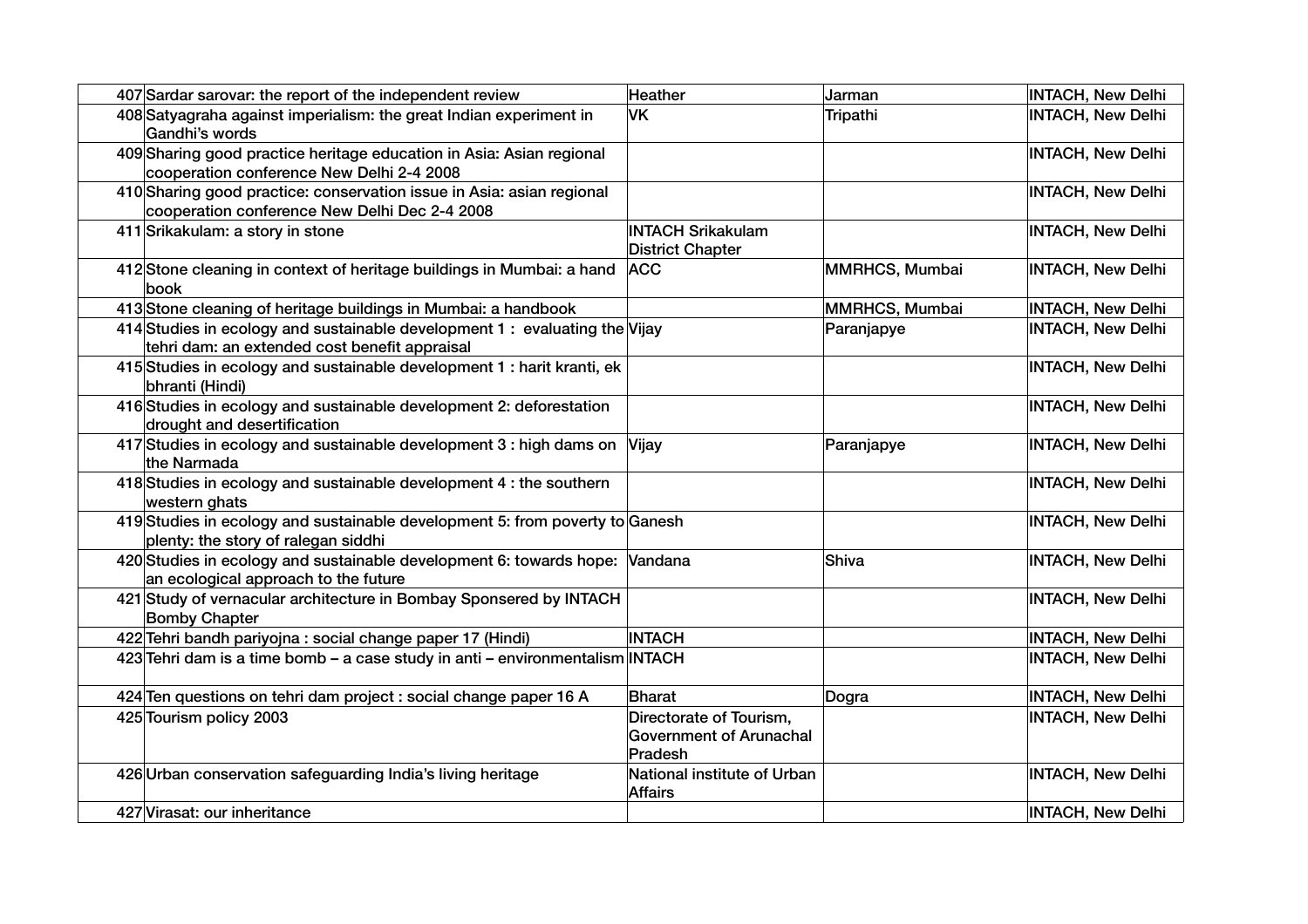| 428 Vishva Sanskrit virasat sthalon ke prabandh ke disha nirdesh<br>(Photocopy)                                                      | <b>Berner N</b>                          | Feilden            | <b>INTACH, New Delhi</b> |
|--------------------------------------------------------------------------------------------------------------------------------------|------------------------------------------|--------------------|--------------------------|
| 429 Where do we go from here?: Martand Singhji remarks at the silver Martand<br>jubilee celebrations of INTACH 27th Jan, 2009, Delhi |                                          | Singh              | <b>INTACH, New Delhi</b> |
| 430 Yesterday tomorrow: 50 years of urban conservation and<br>innovation in Italy                                                    | <b>INTACH</b>                            |                    | <b>INTACH, New Delhi</b> |
| 431 Bengaluru to Bangalore: Urban History of Bangalore from the Pre-<br>Historic Period to the end of 18th Century                   | Annaswamy                                | <b>TV</b>          | Meera lyer               |
| 432 Bangalore Mysore- A Disha Guide                                                                                                  |                                          |                    |                          |
| 433 Follow my Banglorey Man                                                                                                          | Paul Byron                               | Norris             |                          |
| 434 Bengaluru Parampare                                                                                                              | <b>SK Aruni</b>                          | Aruni              | Author                   |
| 435 Bangalore Tiger                                                                                                                  | <b>Steve</b>                             | Hamm               |                          |
| 436 Bangalore Blue                                                                                                                   | <b>Stanley</b>                           | Carvalho           |                          |
| 437 Living In Bengaluru The smart way                                                                                                | <b>Citizen Matters</b>                   |                    | Meera Iyer               |
| 438 Heritage And Urban Renewal- 2nd-5th Sept 2009 Jodhpur                                                                            | <b>INTACH</b>                            |                    |                          |
| 439 Icons of Madras                                                                                                                  | Kamala                                   | Ramakrishnan       | <b>Aravind C</b>         |
| 440 The Caves At Aurangabad Early Buddhist Tantric Art in India                                                                      | Carmel                                   | Berkson            |                          |
| 441 The Geography of Nowhere                                                                                                         | <b>James Howard</b>                      | Kunstler           |                          |
| 442 The City Assembled                                                                                                               | Spiro                                    | Kostof             |                          |
| 443 The City Shaped: Urban Patterns and Meanings Through History                                                                     | Spiro                                    | Kostof             |                          |
| 444 Intach Lecture Series 2017-18                                                                                                    | <b>INTACH</b>                            |                    | <b>INTACH</b>            |
| 445 Heritage Perspectives-Pupul Jayakar Memorial Lectures 2009-<br>2018                                                              | <b>INTACH</b>                            |                    | <b>INTACH</b>            |
| 446 A Guide To Belur                                                                                                                 | <b>DAMH</b>                              |                    |                          |
| 447 A Guide To Halebid                                                                                                               | <b>DAMH</b>                              |                    |                          |
| 448 The Keshava Temple Somanathapur                                                                                                  | <b>DAMH</b>                              |                    |                          |
| 449 The Hoysala Artists: Their Identity and Styles                                                                                   | <b>DAMH</b>                              |                    |                          |
| 450 Kote Venkatramana Swamy Temple, Bengaluru                                                                                        | Yashaswini                               | Sharma             | Author                   |
| 451 Local Bodies in Medieval South India                                                                                             | <b>GS</b>                                | <b>Dikshit</b>     |                          |
| 452 Encyclopaedia of Indian Temple Architecture South India Upper<br>Dravidadesa Early Phase, A.D. 550-1075                          | Michael W, M.A                           | Meister, M.A.Dhaky |                          |
| 453 Encyclopaedia of Indian Temple Architecture South India Upper<br>Dravidadesa 200BC-AD 1324                                       | Michael W, M.A                           | Meister, M.A.Dhaky |                          |
| 454 New Light on the Sun Temple of Konarka                                                                                           | Alice, Sadasiva Rath,<br>Rajendra Prasad | Boner, Sarma, Das  |                          |
| 455 Intach Lecture Series 2018-19                                                                                                    | <b>INTACH</b>                            |                    | <b>INTACH</b>            |
| 456 Historical Paintings of Srirangapatna                                                                                            | Veena                                    | Shekar             |                          |